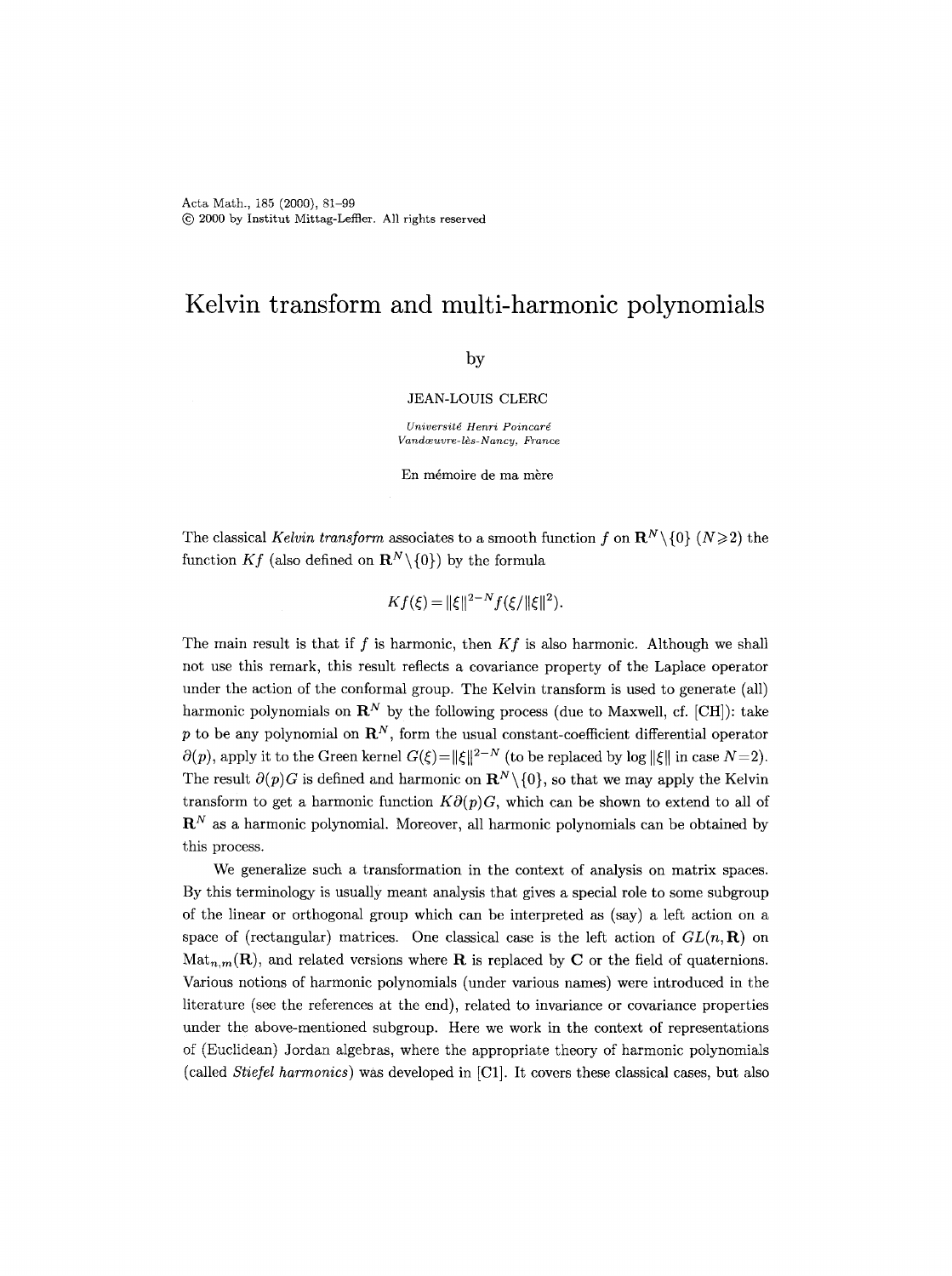contains new cases, associated to the representation of the *Lorentzian* Jordan algebra  $\mathbf{R}\oplus W$  on a Clifford module for the Clifford algebra of W.

In  $\S 3$ , we introduce a function which to some extent plays the role of the Green kernel in the classical potential theory. In his thesis (see [He]), C. Herz already introduced this function for the space  $\text{Mat}_{n,m}(\mathbf{R})$ , stating incidentally some of its properties, but did not push the theory further, and, up to our knowledge, his remarks have staid unnoticed.

In  $\S 4$ , we define the (generalized) *Kelvin transform* and show in  $\S 5$  that it is possible. under some mild conditions, to generate all these harmonic polynomials by a process similar to the one described above.

Let us mention some places were such harmonic polynomials have been used:

- harmonic analysis on Stiefel manifolds ([GM], [Ge], [C1]);
- $\bullet$  decomposition of unitary representations ([KV], [C2]);
- construction of zeta functions and series  $([M], [C3])$ .

#### 1. Representation of a Jordan algebra

Most of the results needed in this section can be found in  $[FK]$  (see also [C1]). Let V be a simple Euclidean Jordan algebra over  $\bf{R}$ , with identity element e, of dimension n, rank  $r$  and characteristic number  $d$ , so that

$$
n = r + d \cdot \frac{1}{2} r(r-1).
$$

For any  $x \in V$ , denote by  $L(x): V \to V$  the endomorphism  $y \mapsto xy$ . Denote by tr and det respectively the *trace* and *norm function* (generalized determinant), and recall that, by assumption,  $(x, y)$  = tr *xy* defines an inner product on V, for which the operators  $L(x)$  and  $P(x)=2L(x)^{2}-L(x^{2})$  are symmetric. The norm function is a polynomial, homogeneous of degree r. The set of invertible elements is denoted by  $V^{\times}$ , and  $V^{\times}$  is exactly the set of elements  $x \in V$  such that det  $x \neq 0$ . The connected component of the identity in  $V^{\times}$  is an open convex cone, denoted by  $\Omega$ .

The group of linear transformations which preserve  $\Omega$  is denoted by G. It is a reductive Lie group, and it acts transitively on  $\Omega$ . The stabilizer in G of the identity element  $e$  is a maximal compact subgroup of  $G$ , denoted by  $K$ . The elements of  $K$  are automorphisms of the Jordan algebra structure, and they are isometries for the inner product on V.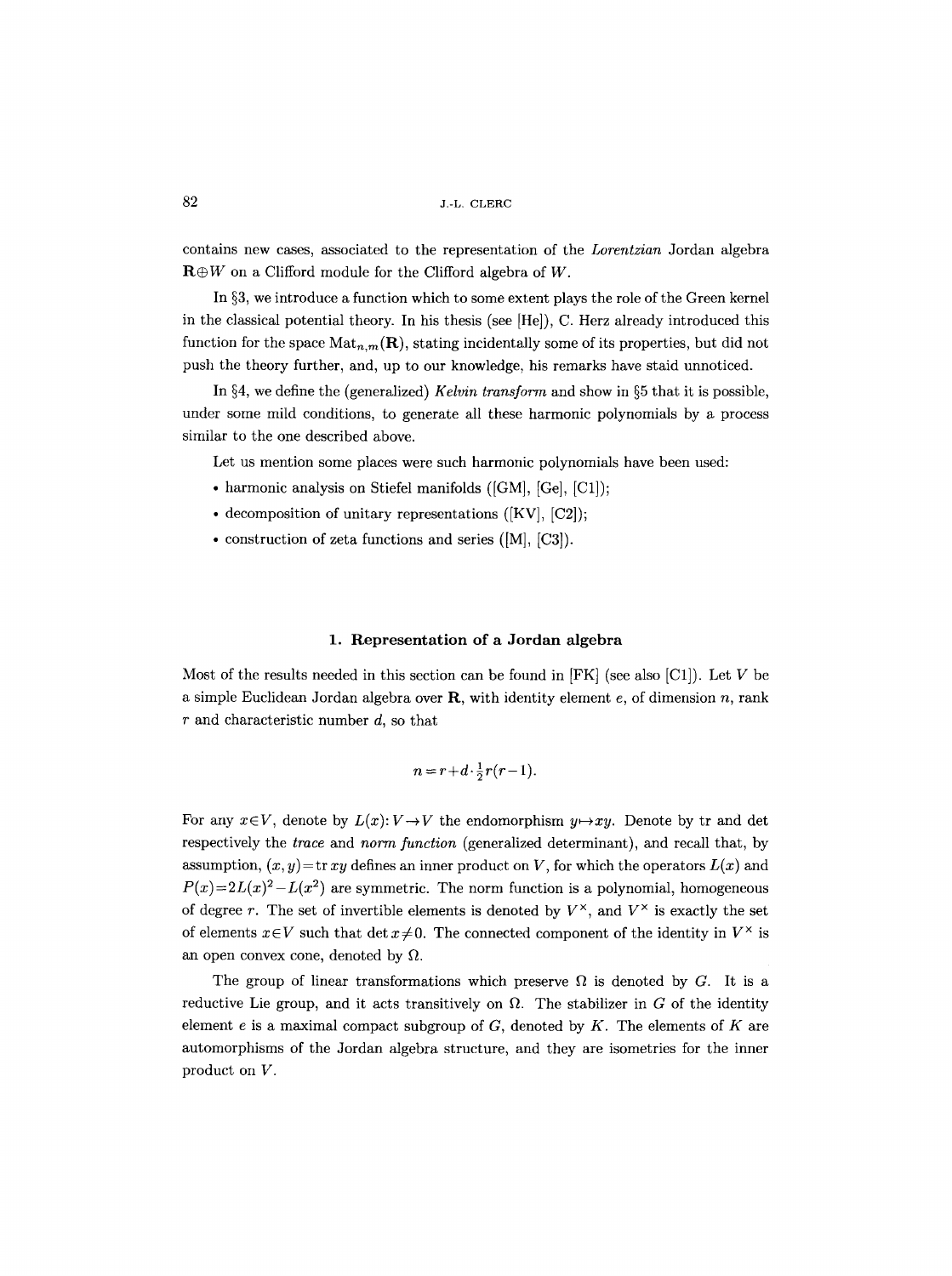Let  $e=c_1+c_2+...+c_r$  be a Peirce decomposition of the identity. Let

$$
\mathfrak{a} = \left\{ \lambda = \sum_{i=1}^r \lambda_i c_i : \lambda_i \in \mathbf{R} \right\},
$$
  

$$
R = \left\{ \lambda = \sum_{i=1}^r \lambda_i c_i : \lambda_1 < \lambda_2 < \dots < \lambda_r \right\}, \quad R_+ = \left\{ \lambda \in R : 0 < \lambda_1 \right\}.
$$

Then, up to a set of Lebesgue measure 0, every element x of V can be written as  $k\lambda$ , where  $k \in K$  and  $\lambda \in R$  (polar decomposition). Up to a set of Lebesgue measure 0, every element in  $\Omega$  can be written as  $k\lambda$ , where  $k \in K$  and  $\lambda \in R_+$ . There is a corresponding integration formula for the Lebesgue measure on  $E$ , namely,

$$
\int_{V} f(\xi) d\xi = c_0 \int_{K} \int_{R} f(k\lambda) \prod_{i < j} (\lambda_j - \lambda_i)^d d\lambda_1 d\lambda_2 \dots d\lambda_r dk \tag{1}
$$

where  $dk$  is the normalized Haar measure on  $K$ , and  $c_0$  is a positive constant depending only on V.

Let  $E$  be a Euclidean vector space of dimension  $N$ , with an inner product denoted by  $\langle \xi, \eta \rangle$ . A *representation* of V on E is a linear map  $\phi: V \to \text{End}(E)$  satisfying the assumptions

$$
\phi(xy) = \frac{1}{2}(\phi(x)\phi(y) + \phi(y)\phi(x)),
$$
  
 
$$
\phi(e) = \text{Id},
$$
  

$$
\langle \phi(x)\xi, \eta \rangle = \langle \xi, \phi(x)\eta \rangle,
$$

for all  $x, y \in V$ ,  $\xi, \eta \in E$ .

There is an associated symmetric bilinear map  $H: E \times E \rightarrow V$ , defined for  $\xi, \eta \in E$  by

$$
\langle \phi(x)\xi, \eta \rangle = (x, H(\xi, \eta)),
$$
 for all  $x \in V$ .

Let  $\boldsymbol{Q}$  be the associated quadratic map defined by

$$
Q(\xi) = H(\xi, \xi).
$$

The relation

$$
\phi(P(x)y) = \phi(x)\phi(y)\phi(x), \quad \text{for all } x, y \in V,
$$

implies that

$$
Q(\phi(x)\xi) = P(x)Q(\xi), \quad \text{for all } x \in V, \xi \in E.
$$
 (2)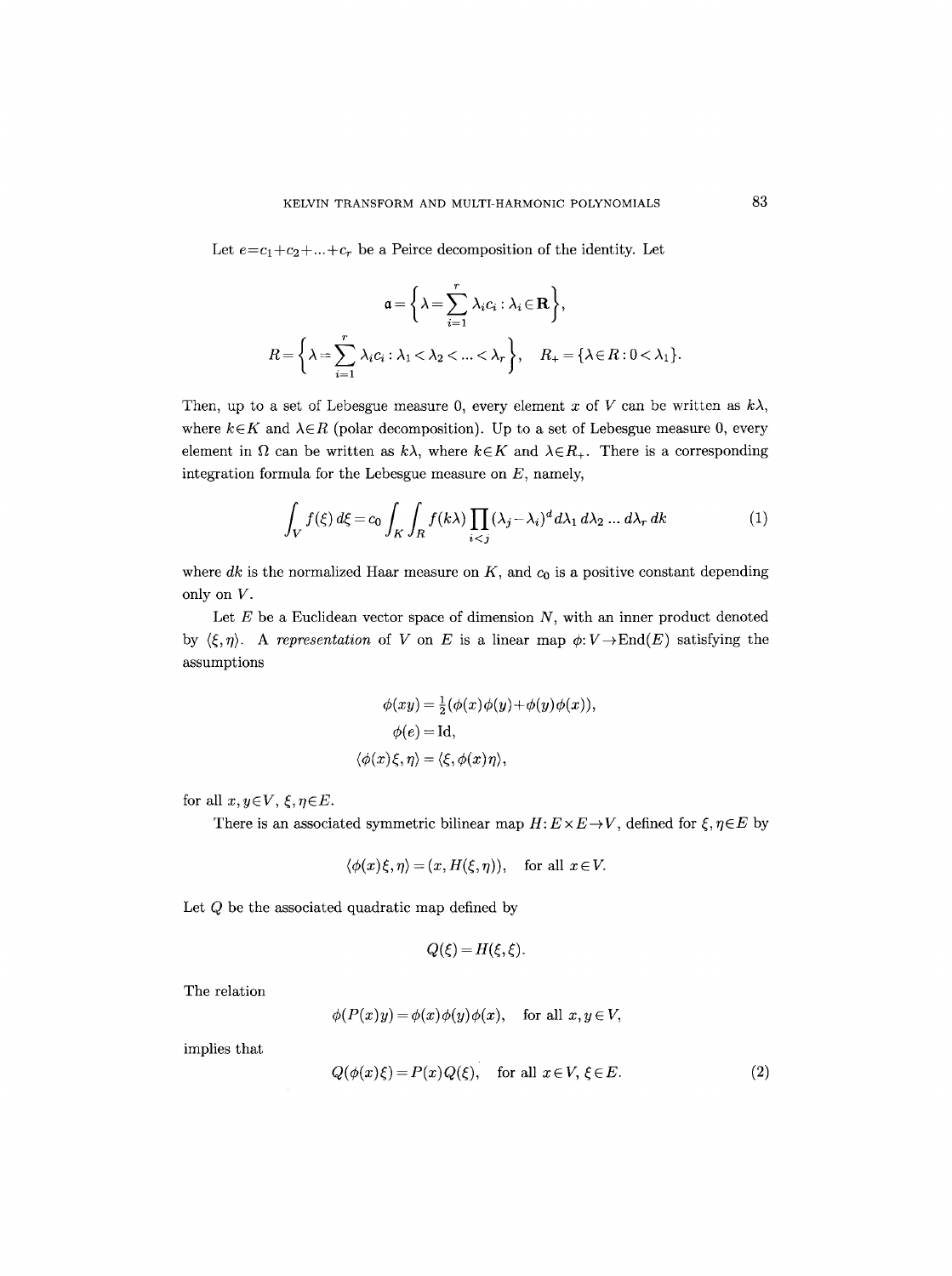Let us also recall that the dimension of  $E$  is a multiple of the rank of  $V$ , and

$$
\text{Det}\ \phi(x) = (\det x)^{N/r}, \quad \text{for all } x \in V.
$$

The representation is said to be *regular* if the set

$$
E' = \{ \xi \in E : \det Q(\xi) \neq 0 \}
$$

is nonempty. If this is the case, then  $E'$  is a dense open set in  $E$ . Let

$$
\Sigma = \{ \xi \in V : Q(\xi) = e \}.
$$

It is a (nonempty) compact submanifold of V, called the (generalized) *Stiefel manifold.*  Every element  $\xi$  in  $E'$  can be written

$$
\xi = \phi(x^{1/2})\sigma, \quad x \in \Omega, \sigma \in \Sigma.
$$

Moreover,  $x=Q(\xi)$ ,  $\sigma=\Phi(x^{-1/2})\xi$ , and the map

$$
(x,\sigma)\mapsto \phi(x^{1/2})\sigma
$$

is a diffeomorphism of  $\Omega \times \Sigma$  onto E' (polar coordinates on E).

There is a corresponding integration formula for the Lebesgue measure on  $E$ :

$$
\int_{E} f(\xi) d\xi = c_1 \int_{\Omega} \int_{\Sigma} f(\phi(x^{1/2})\sigma) \det x^{N/2r - n/r} dx d\sigma \tag{3}
$$

where  $c_1 = \pi^{N/2}/\Gamma_{\Omega}(N/2r)$  and  $d\sigma$  is the (normalized) Euclidean volume element on  $\Sigma$ .

#### 2. The measure  $d\mu_S$

This section is devoted to introduce a positive measure supported on the singular set  $S=E\backslash E'$ , and to give its expression in polar coordinates. It is related, through the map Q, to the Euclidean measure on the singular set  $\partial\Omega=\overline{\Omega}\setminus\Omega$ .

We first need an extension of the polar coordinates in  $V$  up to the boundary. For  $x \in \overline{\Omega}$ , let  $\mu_1, \mu_2, ..., \mu_k$  be the (positive) distinct eigenvalues of x, and  $C_j$ ,  $1 \leq j \leq k$ , be the corresponding idempotents (not necessarily primitive), such that  $x=\sum_{j=1}^k \mu_j C_j$ . Then the element  $y=\sum_{j=1}^k \sqrt{\mu_j} C_j$  is in  $\overline{\Omega}$  and satisfies  $y^2=x$ . Conversely, if y is any element in  $\overline{\Omega}$  such that  $y^2=x$ , let  $y=\sum_{j=1}^l \nu_j D_j$  be its spectral decomposition. Then  $x=y^2=$  $\sum_{j=1}^{l} \nu_j^2 D_j$ . By the uniqueness of the spectral decomposition, we get that  $k=l$ , that the sets of idempotents are the same, and after relabelling, that the eigenvalues are the same. So for each  $x \in \overline{\Omega}$ , there exists in  $\overline{\Omega}$  a *unique* square root, which is denoted by  $x^{1/2}$ .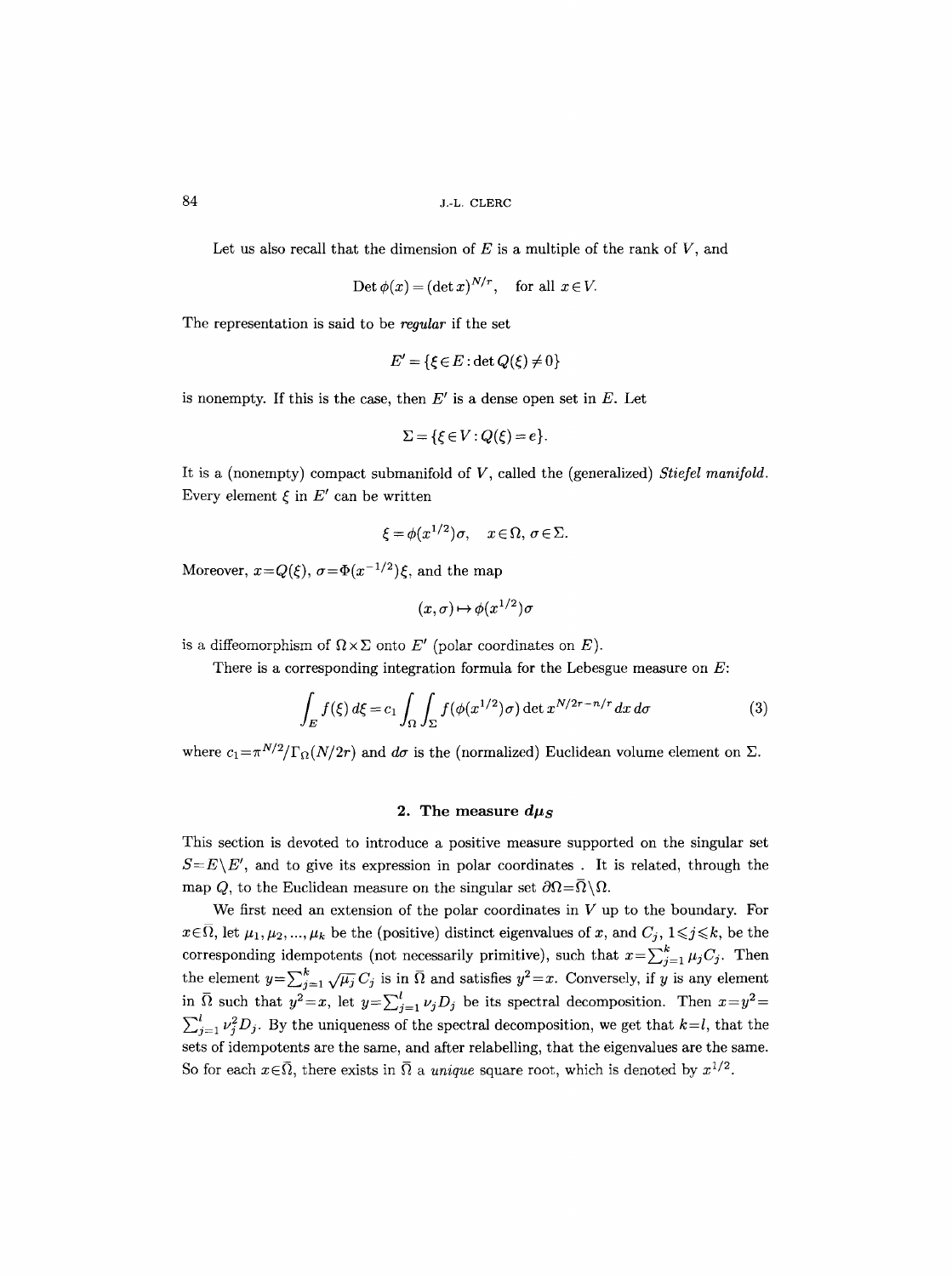LEMMA 1. The map  $x \mapsto x^{1/2}$  from  $\overline{\Omega}$  into itself is continuous.

Let  $(p_n(t))_{n\geq 0}$  be a sequence of real-valued polynomials which converges to  $\sqrt{t}$  on  $[0, +\infty)$ , uniformly on any compact subset. If  $x = \sum_{j=1}^{k} \mu_j C_j$  is the spectral decomposition of any element in  $\overline{\Omega}$ , then  $p_n(x) = \sum_{j=1}^k p_n(\mu_j)C_j$ , and hence  $p_n(x) \to x^{1/2}$ . The eigenvalues  $\mu_i$  satisfy  $|\mu_i| \leq ||x||$ , and so they are bounded when x stays in a bounded set. Hence, on any compact set of  $\overline{\Omega}$ ,  $p_n(x)$  converges *uniformly* to  $x^{1/2}$ , and the continuity of the mapping  $x \mapsto x^{1/2}$  follows.

PROPOSITION 1. *The mapping*  $(x, \sigma) \mapsto \phi(x^{1/2})\sigma$  is a continuous, proper, surjective *map from*  $\overline{\Omega} \times \Sigma$  *onto E*.

The continuity is clear from the previous lemma. If  $\xi = \phi(x^{1/2})\sigma$ , then

$$
Q(\xi) = Q(\phi(x^{1/2})\sigma) = P(x^{1/2})Q(\sigma) = (x^{1/2})^2 = x.
$$

So, if  $\xi$  stays in a compact set of E, then x runs through a bounded set of  $\overline{\Omega}$ . So the map is proper. This implies that its image is closed in E. As the representation  $\phi$  is assumed to be regular, we already know that the image contains a dense open set (namely  $E'$ ). Hence the surjectivity.

Let  $\mathcal{I}_c$  be the space of functions on E which can be written as  $F \circ Q$ , where  $F \in \mathcal{C}_c(V)$ . It can also be described as the space of continuous functions on  $E$  with compact support which are constant on each level set of the map Q. It is a closed subspace of  $\mathcal{C}_c(E)$  when equipped with the topology of uniform convergence on compacta. For the inner product  $(f,g) \mapsto \int_E f(\xi) \bar{g}(\xi) d\xi$ , let us consider the orthogonal space  $\mathcal{I}_c^{\perp}$ . From the integration formula (3), we deduce the following characterization of  $\mathcal{I}_c^{\perp}$ :

$$
g \in \mathcal{I}_c^{\perp} \iff \int_{\Sigma} g(\phi(x)\sigma) d\sigma = 0
$$
, for all  $x \in \overline{\Omega}$ .

PROPOSITION 2. Let  $\mu$  be a (positive Radon) measure on E. Then the following *properties are equivalent:* 

(i)  $\int_E g(\xi) d\mu(\xi) = 0$ , for all  $g \in \mathcal{I}_c^{\perp}$ .

(ii) *There exists a measure*  $\nu$  on  $\overline{\Omega}$  *such that* 

$$
\int_{E} g(\xi) d\mu(\xi) = c_1 \int_{\overline{\Omega}} \int_{\Sigma} g(\phi(x^{1/2})\sigma) d\nu(x) d\sigma, \quad \text{for all } g \in \mathcal{C}_c(E). \tag{*}
$$

*Conversely, given any measure v on*  $\overline{\Omega}$ , the formula (\*) defines a measure  $\mu$  on E which *satisfies either property.* 

Notice that the measure  $\nu$  is uniquely determined by the formula

$$
\int_{\overline{\Omega}} F(x) d\nu(x) = \int_{E} F(Q(\xi)) d\mu(\xi), \quad \text{for all } F \in C_c(\overline{\Omega}).
$$

The proof follows a standard pattern, using mainly Proposition 1.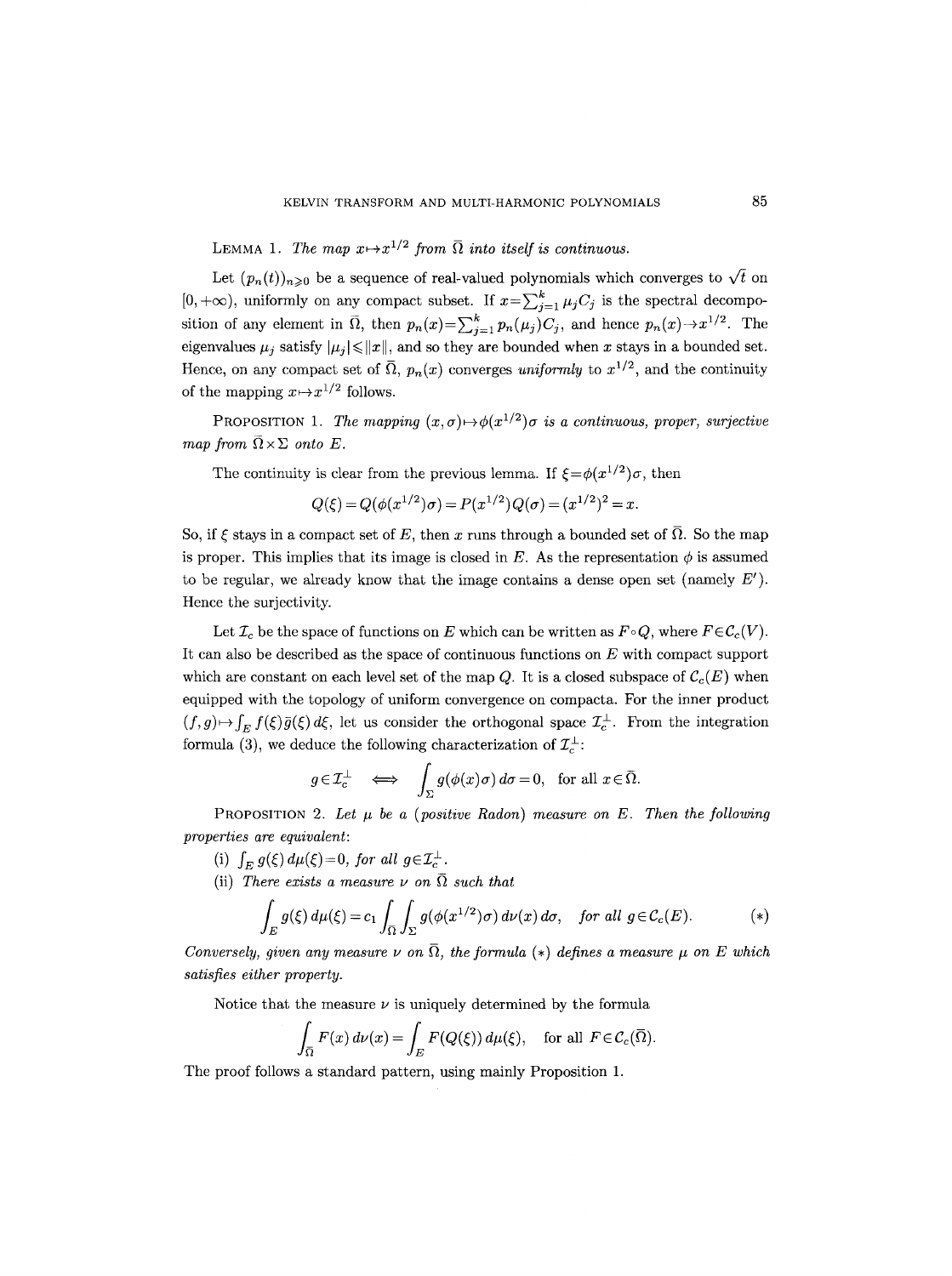Our next step is to determine the (Euclidean) surface measure on the singular set  $\partial\Omega=\overline{\Omega}\setminus\Omega=\{x:\det x=0\}\cap\overline{\Omega}$ . The strategy is the following: We first compute the Euclidean length of the gradient of the function det on  $\partial\Omega$ . As we will see, it is nonzero on a dense open set of  $\partial\Omega$ . Near these points,  $\partial\Omega$  is a hypersurface, and we determine the associated *Leray form*  $\delta$ (det) (see [GC]). This can be obtained as the residue of det  $x^s$  at the first pole  $s=-1$ , and it turns out to be a positive measure on  $\partial\Omega$ . Then the Euclidean surface measure on  $\partial\Omega$  is

$$
d\nu_{\partial\Omega} = ||\nabla \det ||\delta(\det).
$$

Before stating the result, we need some more notation. For  $\lambda = \sum_{i=1}^{r} \lambda_i c_i$  an element of a, write  $\lambda = \lambda_1 c_1 + \lambda^0$  with  $\lambda^0 = (\lambda_2, ..., \lambda_r)$ . Let

$$
R_+^0 = \left\{ \lambda^0 = \sum_{i=2}^r \lambda_i c_i : 0 < \lambda_2 < \ldots < \lambda_r \right\}.
$$

The elements of  $R_+^0$  all have rank  $r-1$ . The elements of rank  $r-1$  in  $\partial\Omega$  form a dense open set in  $\partial\Omega$ , and, except for a subset of  $d\nu_{\partial\Omega}$ -measure 0, an element of rank r-1 in  $\partial\Omega$  can always be written as  $k\lambda^0$  with  $\lambda^0 \in R^0_+$ .

THEOREM 1. *The Euclidean surface measure*  $d\nu_{\partial\Omega}$  *on*  $\partial\Omega$  *is given by* 

$$
\int_{\partial\Omega} g(x) d\nu_{\partial\Omega}(x) = c_0 \int_{R_+^0} \int_K g(k\lambda^0) \prod_{j=2}^r \lambda_j^d \prod_{2 \leqslant i < j \leqslant r} (\lambda_j - \lambda_i)^d d\lambda_2 \dots d\lambda_r dk.
$$

For the proof, we first compute  $\nabla$  det on  $\partial\Omega$  (Step 1), then compute  $\delta$ (det) (Step 2). *Step* 1. Inside  $\Omega$ , there is a well-known formula for the gradient of the function det:

$$
\nabla \det(x) = (\det x) x^{-1} \tag{4}
$$

(see [FK, Proposition III.4.2]). Of course,  $\nabla \det(x)$  is really a polynomial map, and it is possible to find its value on the boundary of  $\Omega$  by continuity. For  $\lambda = \sum_{i=1}^{r} \lambda_i c_i$  (with  $0 < \lambda_1 \leqslant \lambda_2 \leqslant ... \leqslant \lambda_r$ , then  $\nabla \det(\lambda) = \sum_{i=1}^r \lambda_1 ... \tilde{\lambda_i} ... \lambda_r c_i$ , so that for  $\lambda^0 = \sum_{i=2}^r \lambda_i c_i$  one has, by continuity,  $\nabla \det(\lambda^0) = \lambda_2 \dots \lambda_r c_1$  and hence  $\|\nabla \det(\lambda^0)\| = \lambda_2 \dots \lambda_r$ . As the norm of the gradient of the function det is invariant by  $K$ , one has

$$
\|\nabla \det(k\lambda^0)\| = \lambda_2 \dots \lambda_r
$$

for  $\lambda^{0} \in R_{+}^{0}$ . This shows in particular that the gradient does not vanish on the set of elements of rank exactly  $r-1$  in  $\partial\Omega$ .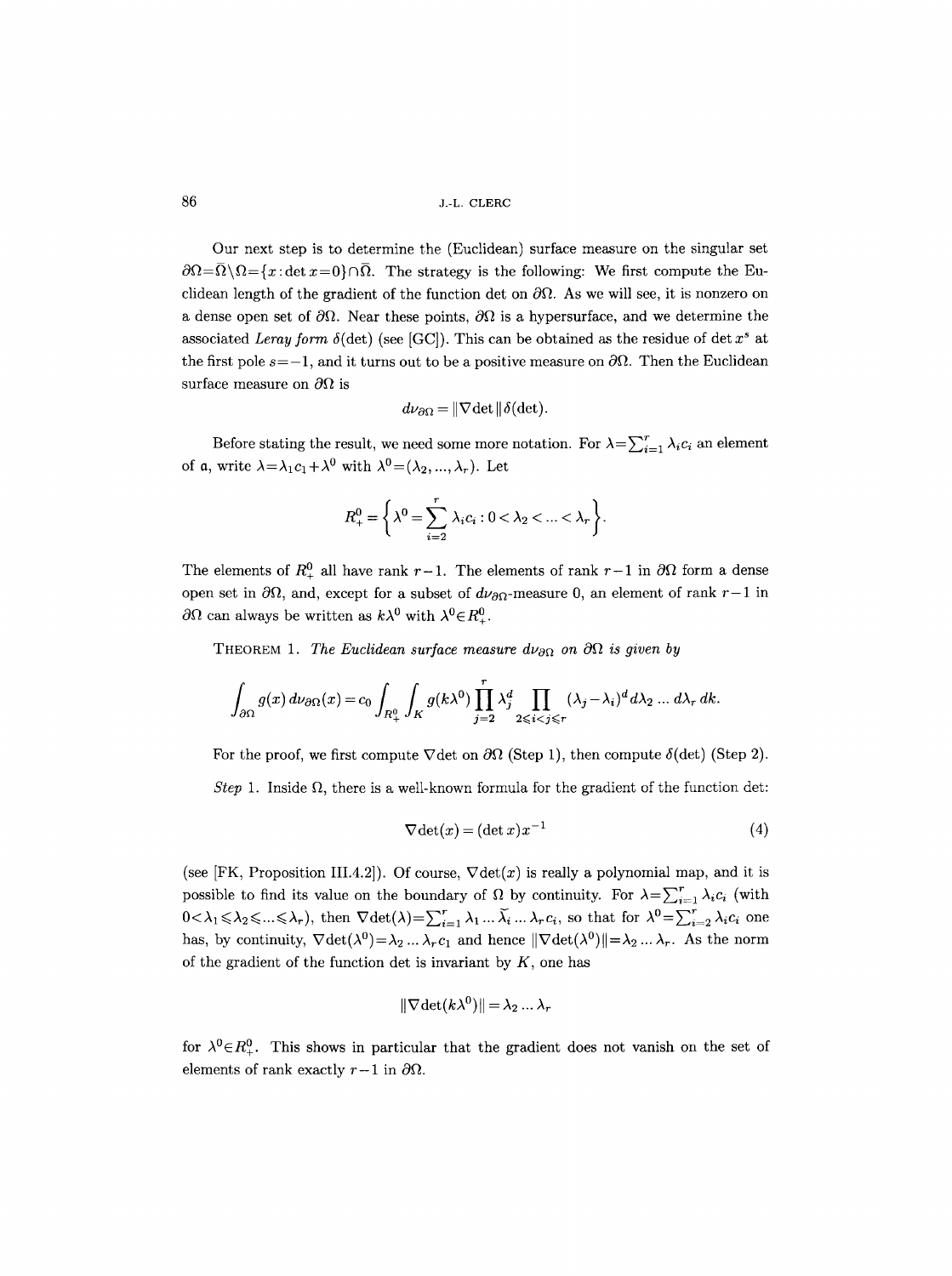*Step 2.* Assume now that  $\text{Re } s > -1$ , and let g be any function in the Schwartz space  $S(V)$ . Then the integral

$$
\int_\Omega g(x) (\det x)^s\, dx
$$

converges. As a tempered distribution, it has a meromorphic continuation in the variable s, with simple poles at  $s=-1,-2,...$  (see [FK, Chapter VII]). The residue at  $s=-1$ is a positive measure  $\delta(\det)$  supported on  $\partial\Omega$ . We will now find its expression in terms of the polar decomposition.

LEMMA 2. Let g be a K-invariant function in  $\mathcal{S}(V)$ . Then

$$
\int \delta(\det)(x)g(x) = \lim_{s \to -1} \int_{\Omega} g(x) \det x^s dx
$$
  
=  $c_0 \int_{R_+^0} g(0, \lambda^0) \left(\prod_{j=2}^r \lambda_j\right)^{d-1} \prod_{2 \leqslant i < j \leqslant r} (\lambda_j - \lambda_i)^d d\lambda^0.$ 

*Proof.* We use formula (1) to get

$$
\int_{\Omega} g(x) \det x^s dx = c_0 \int_{R_+} \int_K g(k\lambda) dk \left(\prod_{i=1}^r \lambda_i\right)^s \prod_{i < j} (\lambda_j - \lambda_i)^d d\lambda_1 \dots d\lambda_r.
$$

As det<sup>s</sup> is K-invariant, we may assume without losing any generality that  $g$  is already K-invariant. Abusing somewhat notation, denote by  $g(\lambda)$  the restriction of g to a. For  $\lambda_1>0$  set

$$
R_{+}(\lambda_{1}) = \{\lambda^{0} = (\lambda_{2}, ..., \lambda_{r}) : \lambda_{1} < \lambda_{2} < ... < \lambda_{r}\},
$$
  

$$
\omega(\lambda^{0}) d\lambda^{0} = \prod_{2 \leq i < j \leq r} (\lambda_{j} - \lambda_{i})^{d} d\lambda_{2} ... d\lambda_{r},
$$

and define for  $\lambda_1 > 0$  and Re  $s > -1$ ,

$$
G(\lambda_1, s) = \int_{R_+(\lambda_1)} g(\lambda_1, \lambda^0) \left(\prod_{i=2}^r \lambda_i\right)^s \prod_{2 \leq j \leq r} (\lambda_j - \lambda_1)^d \omega(\lambda^0) d\lambda^0.
$$

This integral converges and moreover can be extended continuously to the closed quadrant  $\{\lambda_1\geqslant 0, s\geqslant -1\}$ . Moreover, G is a smooth function of both variables up to the boundary, and in particular its value at  $(0,-1)$  is

$$
G(0,-1) = \int_{R_+(\lambda_1)} g(0,\lambda^0) \bigg(\prod_{2 \leq j \leq r} \lambda_j\bigg)^{d-1} \omega(\lambda^0) d\lambda^0.
$$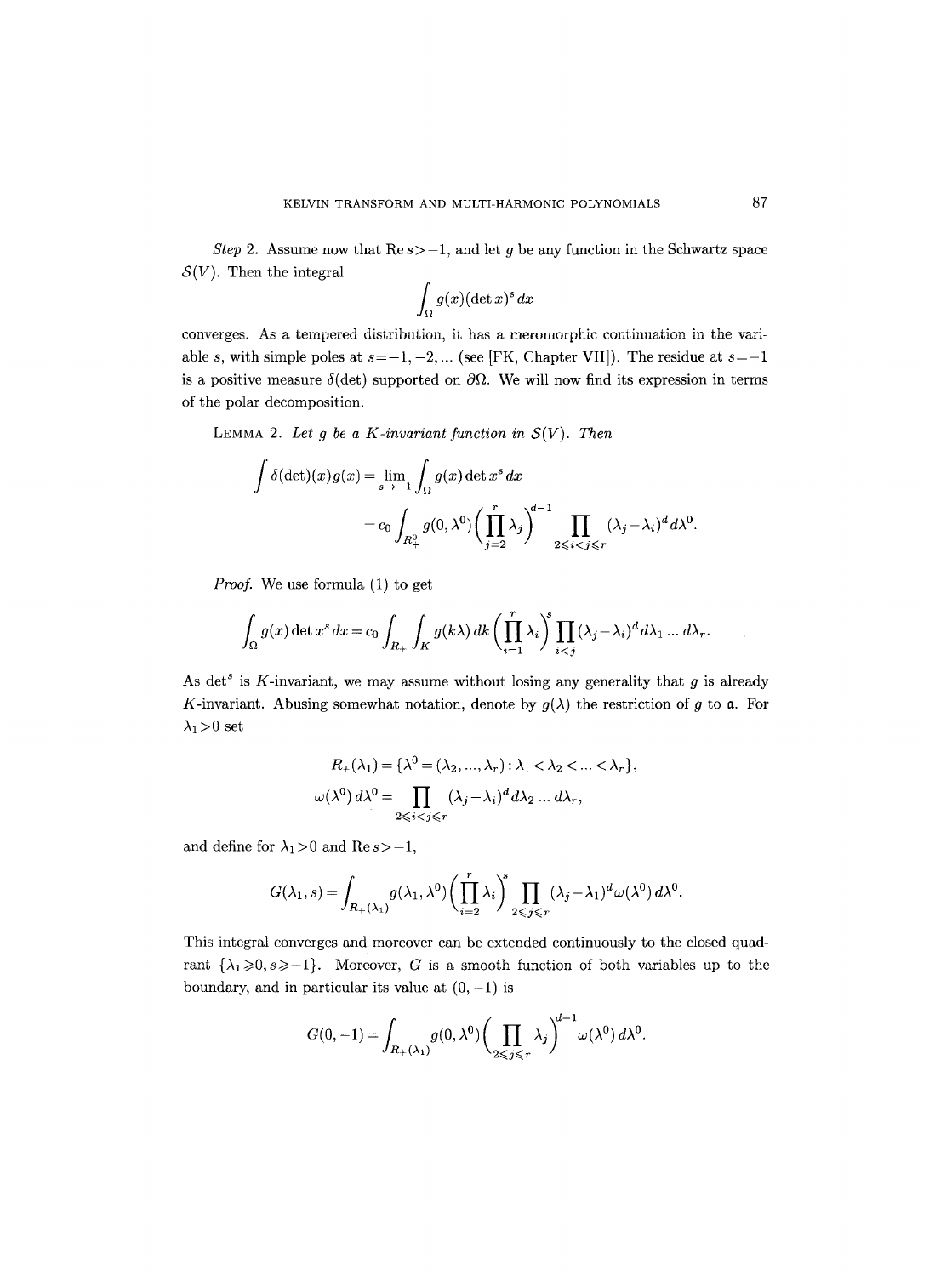LEMMA 3. Let  $G(\lambda_1, s)$  be a function on  $\{\lambda_1 \geqslant 0, s\geqslant -1\}$ , smooth up to the boundary, with compact support in the variable  $\lambda_1$ . Then

$$
\lim_{s\to -1}(s+1)\int_0^{+\infty}G(\lambda_1,s)\lambda_1^s d\lambda_1=G(0,-1).
$$

The proof is elementary.

Lemma 2 now is an easy consequence of Lemma 3. Finally, by combining the results of Step 1 and of Step 2, we get Theorem 1.

Now to the measure  $d\nu_{\partial\Omega}$  we associate, as explained in Proposition 2, a measure  $d\mu_S$  by the formula

$$
\int_{E} f(\xi) d\mu_{S}(\xi) = c_1 \int_{\partial \Omega} \int_{\Sigma} f(\phi(x^{1/2})\sigma) d\sigma d\nu_{\partial \Omega}(x).
$$
\n(5)

## **3. The Green function**

This section is devoted to constructing the Green function  $G$ , which is a sort of substitute for the classical Green function adapted to the context of multi-harmonic functions (see §4). It depends only on  $Q(\xi)$ , behaves well under the action of the representation  $\phi$ , and is harmonic outside of the singular set S. Being locally integrable near any point of S, it extends as a distribution on E, and the computation of  $\Delta G$  as a (singular) distribution is of major importance. Some preliminaries are needed.

To state the first result, introduce an orthonormal basis  $(a_i)_{1 \leq i \leq n}$  of V. The next proposition gives the expression for the (analogue of) the *radial part*  $rad(\Delta)$  of the Euclidean Laplace operator on E.

PROPOSITION 3. Let  $F \in C^{\infty}(V)$  and set  $f = F \circ Q$ . Then, for  $\xi \in E$ ,

$$
\Delta f(\xi) = (\text{rad}(\Delta)F)(Q(\xi))
$$
  
=  $4 \sum_{i=1}^{n} \sum_{j=1}^{n} \frac{\partial^2 F}{\partial a_i \partial a_j} (Q(\xi))(a_i a_j, Q(\xi)) + \frac{2N}{r} \sum_{i=1}^{n} \frac{\partial F}{\partial a_i} (Q(\xi))(a_i, e).$ 

For the proof, let us introduce an orthonormal basis  $({\xi_{\alpha}})_{1\leqslant \alpha \leqslant N}$  of E. For each i,  $1 \leq i \leq n$ , set  $q_i(\xi) = \langle \phi(a_i)\xi, \xi \rangle$ , so that  $Q(\xi) = \sum_{i=1}^n q_i(\xi)a_i$ . With this notation,

$$
\begin{aligned} &\frac{\partial f}{\partial \xi_{\alpha}} = \sum_{i=1}^{n}\frac{\partial F}{\partial a_{i}}\left(Q(\xi)\right)\frac{\partial q_{i}}{\partial \xi_{\alpha}}\,,\\ &\frac{\partial^{2} f}{\partial \xi_{\alpha}^{2}} = \sum_{i=1}^{n}\sum_{j=1}^{n}\frac{\partial^{2} F}{\partial a_{i}\partial a_{j}}\left(Q(\xi)\right)\frac{\partial q_{i}}{\partial \xi_{\alpha}}\frac{\partial q_{j}}{\partial \xi_{\alpha}} + \sum_{i=1}^{n}\frac{\partial F}{\partial a_{i}}\left(Q(\xi)\right)\frac{\partial^{2} q_{i}}{\partial \xi_{\alpha}^{2}}\,, \end{aligned}
$$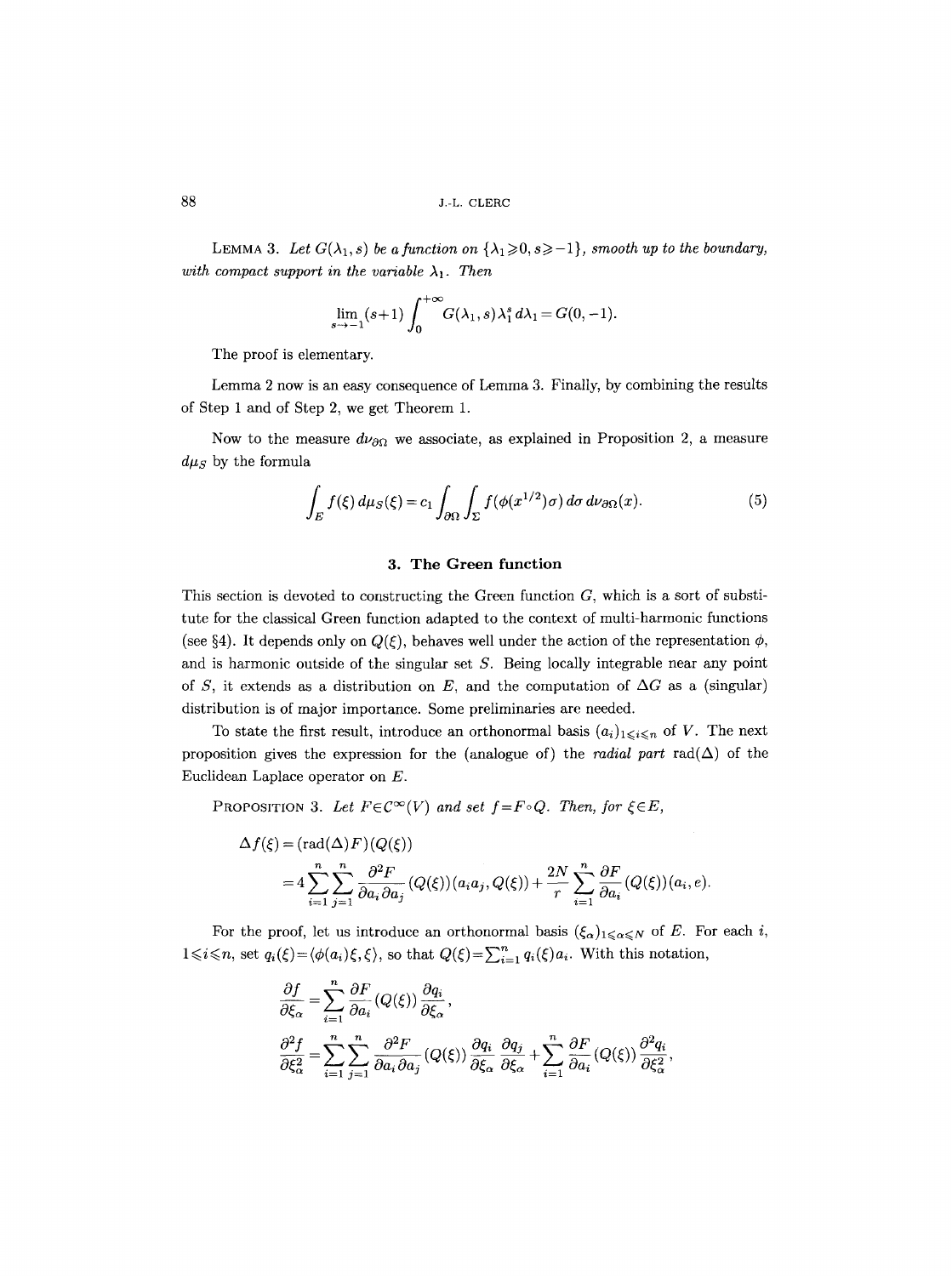so that

$$
\sum_{\alpha=1}^N \frac{\partial^2 f}{\partial \xi_{\alpha}^2} = \sum_{i=1}^n \sum_{j=1}^n \frac{\partial^2 F}{\partial a_i \partial a_j} (Q(\xi)) \sum_{\alpha=1}^N \frac{\partial q_i}{\partial \xi_{\alpha}} \frac{\partial q_j}{\partial \xi_{\alpha}} + \sum_{i=1}^n \frac{\partial F}{\partial a_i} (Q(\xi)) \sum_{\alpha=1}^N \frac{\partial^2 q_i}{\partial \xi_{\alpha}^2}.
$$

Now if q is *any* quadratic form on E, expressed as  $\langle A\xi, \xi \rangle$  for some symmetric operator A, then grad  $q(\xi) = 2A\xi$ , and  $\Delta q(\xi) = 2 \text{ tr } A$ , so that

$$
\sum_{\alpha=1}^N \frac{\partial q_i}{\partial \xi_\alpha} \frac{\partial q_j}{\partial \xi_\alpha} = 4 \langle \phi(a_i)\xi, \phi(a_j)\xi \rangle = 4(a_ia_j, Q(\xi))
$$

and

$$
\sum_{\alpha=1}^N \frac{\partial^2 q_i}{\partial \xi_\alpha^2} = 2 \operatorname{tr} \phi(a_i) = \frac{2N}{r}(a_i, e).
$$

Proposition 3 follows from these computations.

If the function  $F$  is invariant under  $K$ , then the value  $F(x)$  depends only on the eigenvalues of  $x$ , and it is possible to express the result uniquely in terms of these eigenvalues. To be precise, denote by  $(\lambda_i)_{1\leq i\leq r}$  the eigenvalues of  $Q(\xi)$ .

PROPOSITION 4. Let F be a  $\mathcal{C}^{\infty}$ -function on V, invariant under K. Set  $f = F \circ Q$ . *Then* 

$$
\Delta f(\xi) = 4 \bigg( \sum_{i=1}^r \lambda_i \frac{\partial^2 F}{\partial \lambda_i^2} + \gamma \sum_{i=1}^r \frac{\partial F}{\partial \lambda_i} + \frac{1}{2} d \sum_{\substack{1 \leq i,j \leq r \\ i \neq j}} \frac{1}{\lambda_i - \lambda_j} \bigg( \lambda_i \frac{\partial F}{\partial \lambda_i} - \lambda_j \frac{\partial F}{\partial \lambda_j} \bigg) \bigg),
$$

*where* 

$$
\gamma = \frac{N}{2r} - \frac{1}{2}d(r-1) = \frac{N}{2r} - \frac{n}{r} + 1.
$$

For the proof, we use computations originally due to Dib  $([Di])$ , in the simplified version which appeared in [FK]. In the latter reference, the authors introduce, for any complex parameter  $\nu$ , the differential operator  $\mathcal{B}_{\nu}$  on  $\mathcal{C}^{\infty}(V)$  with values in  $\mathcal{C}^{\infty}(V, V^{\mathbf{C}})$ , defined by

$$
\mathcal{B}_{\nu}g(x) = \sum_{1 \leq i,j \leq n} \frac{\partial^2 g}{\partial a_i \partial a_j}(x) P(a_i, a_j) x + \nu \sum_{1 \leq i \leq n} \frac{\partial g}{\partial a_i}(x) a_i.
$$

As tr  $P(a_i, a_j)x = (a_i a_j, x)$ , the radial part of the Laplace operator, computed in Proposition 1, is easily seen to be  $4 \text{ tr } \mathcal{B}_{\nu}$ , with  $\nu = N/2r$ . Our assertion is then just a consequence of Theorem XV.2.7 of [FK].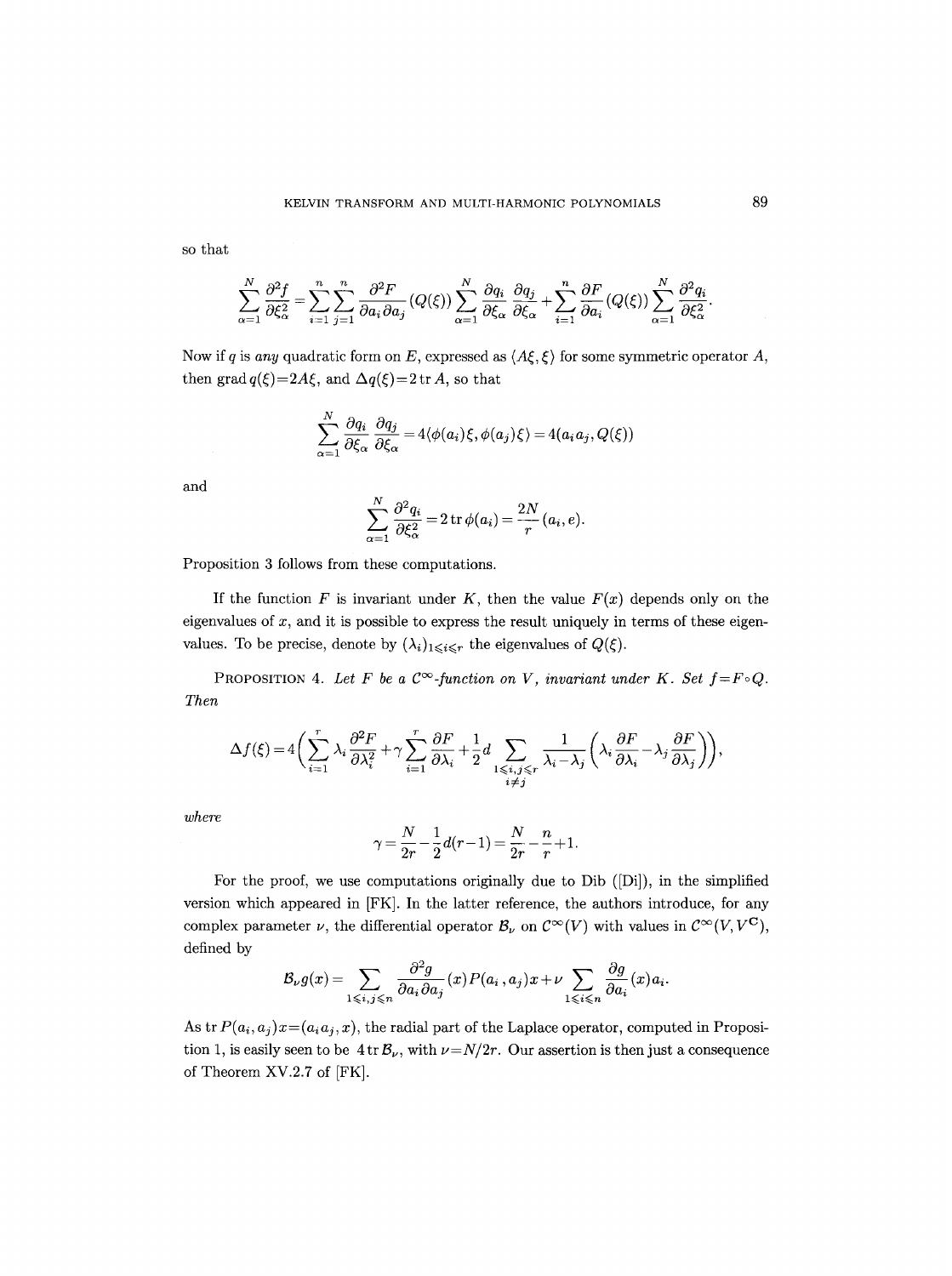PROPOSITION 5. For  $\nu_0 = n/r - N/2r$ ,

$$
\Delta \det Q(\xi)^{\nu_0}=0, \quad \text{for all } \xi \in E'.
$$

*In case N=2n (which corresponds to*  $\nu_0=0$ ),  $\Delta \log \det Q(\xi)=0$  *on E'.* 

Using the previous notations,  $\det Q(\xi) = \lambda_1 \lambda_2 ... \lambda_r$ , and the result follows by an easy computation.

In what follows, denote by  $G(\xi)$  (*Green function*) the function  $\det Q(\xi)^{\nu_0}$  when  $N \neq 2n$ , and log det  $Q(\xi)$  in case  $N=2n$ . This function is well defined and smooth on E', locally integrable everywhere in  $E$  (and has slow growth at infinity), so it defines a (tempered) distribution. We now wish to compute the distribution  $\Delta G$ , which by the previous result is supported on S.

THEOREM 2.

$$
\Delta G = -4\left(\frac{N}{2r} - \frac{n}{r}\right)\mu_S \quad \text{if } N \neq 2n,
$$
\n(6)

$$
\Delta G = -4\mu_S \quad \text{if} \quad N = 2n. \tag{6'}
$$

*Proof.* Let  $\mathcal{I}_{\infty}$  be the set of functions f on E which can be written as  $F(Q(\xi))$ , with  $F \in \mathcal{C}_c^{\infty}(V)$ . Because Q is a *proper* map from E to V, the functions in  $\mathcal{I}_{\infty}$  are in fact in  $\mathcal{C}_c^{\infty}(E)$ . Let  $\mathcal{I}_{\infty}^{\perp}$  be the orthogonal (in  $\mathcal{C}_c^{\infty}(E)$ ) of  $\mathcal{I}_{\infty}$  for the inner product  $(f,g)=\int_E f(\xi)\overline{g(\xi)} d\xi$ . As for  $\mathcal{I}_c$ , one sees that

$$
\mathcal{I}_{\infty}^{\perp} = \left\{ f \in \mathcal{C}_c^{\infty}(E) : \int_{\Sigma} f(\phi(x)\sigma) d\sigma = 0 \text{ for all } x \in \Omega \right\}.
$$

Now, if f belongs to  $\mathcal{I}_{\infty}$ ,  $\Delta f$  also belongs to  $\mathcal{I}_{\infty}$ , as Proposition 3 shows. As  $\Delta$  is self-adjoint,  $\mathcal{I}_{\infty}^{\perp}$  is stable by  $\Delta$ . Hence  $(\Delta G, f)=(G, \Delta f)=0$  for any function in  $\mathcal{I}_{\infty}^{\perp}$ . Clearly, as  $\mathcal{I}_{\infty}+\mathcal{I}_{\infty}^{\perp}$  is dense in  $\mathcal{C}_{c}^{\infty}(E)$ , we only need to compute  $\Delta G$  against functions in  $\mathcal{I}_{\infty}$ . Further, it is possible to take advantage of the action of K. Reflecting the fact that the Laplace operator is invariant under rotations, its radial part  $rad(\Delta)$  commutes with the action of K (more generally, the operator tr  $\mathcal{B}_{\nu}$  commutes with the action of K as a consequence of  $[FK, Proposition XV.2.3]$ . In order to compute the integral  $\int_{E} G(\xi) \Delta f(\xi) d\xi$ , we may use the expansion along K-types of the function F. For each K-type, the corresponding integral vanishes except for the K-invariant contribution. In other terms, it suffices to determine the value of  $\Delta G$  against functions of the form  $F \circ Q$ where F is a K-invariant function in  $C_c^{\infty}(V)$ .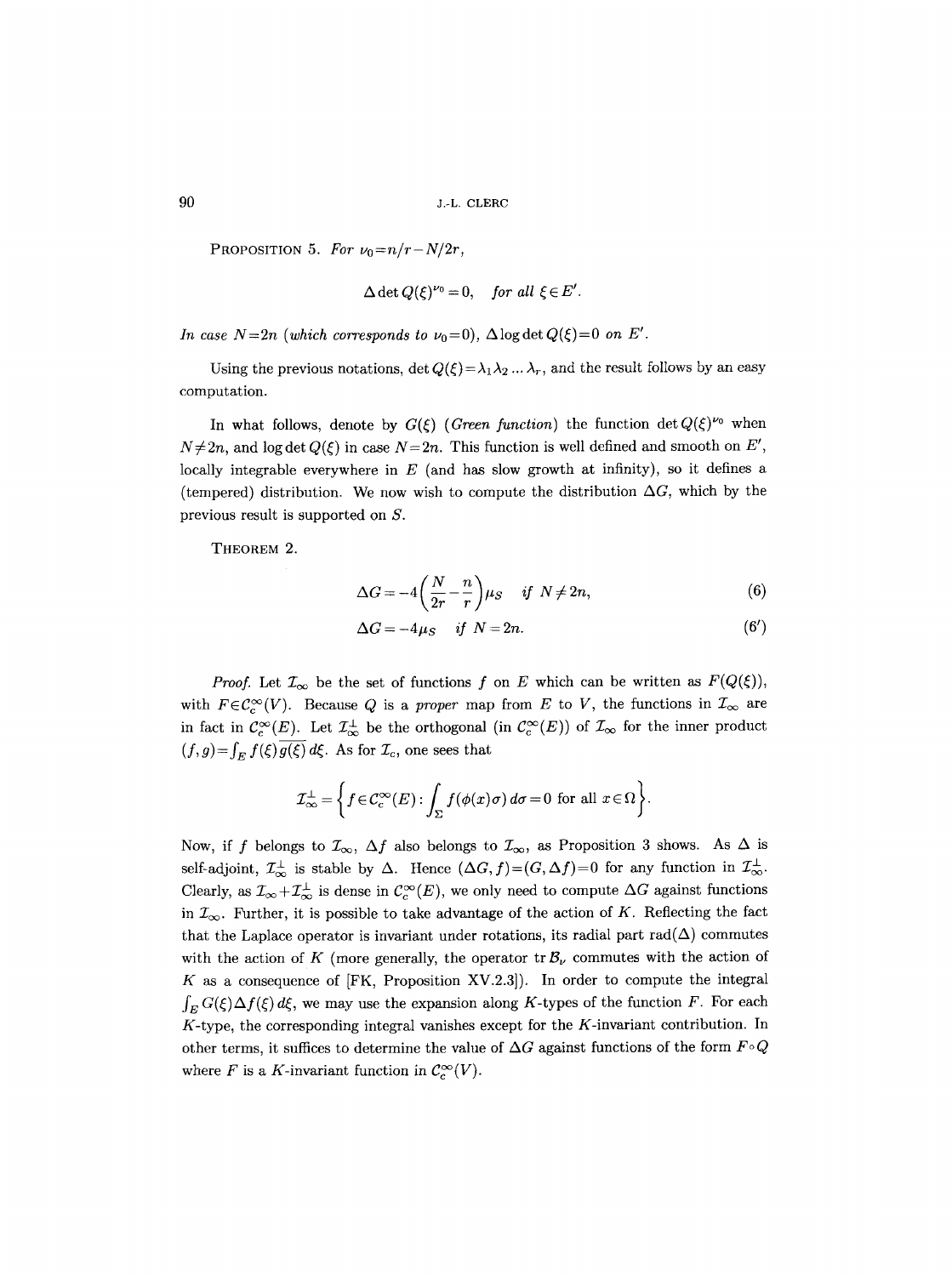Let  $F$  be such a function. The integral we wish to evaluate is (at least in the case where  $N \neq 2n$ )

$$
\int_{E} G(\xi) \Delta(F \circ Q)(\xi) d\xi = c_1 \int_{\Omega} \text{rad}(\Delta) F(x) dx
$$
\n
$$
= 4c_0 c_1 \int_{R_+} \left( \sum_{i=1}^r \lambda_i \frac{\partial^2 F}{\partial \lambda_i^2} + \gamma \sum_{i=1}^r \frac{\partial F}{\partial \lambda_i} + \frac{1}{2} d \sum_{\substack{1 \le i,j \le r \\ i \ne j}} \frac{1}{\lambda_i - \lambda_j} \left( \lambda_i \frac{\partial F}{\partial \lambda_i} - \lambda_j \frac{\partial F}{\partial \lambda_j} \right) \right)
$$
\n
$$
\times \prod_{1 \le i < j \le r} (\lambda_j - \lambda_i)^d d\lambda_1 d\lambda_2 \dots d\lambda_r.
$$

This can be rewritten as  $4c_0c_1\sum_{i=1}^r I_i$ , where

$$
I_i = \int_{R_+} \left( \lambda_i \frac{\partial^2 F}{\partial \lambda_i^2} + \gamma \frac{\partial F}{\partial \lambda_i} + d \sum_{j \neq i} \frac{1}{\lambda_i - \lambda_j} \lambda_i \frac{\partial F}{\partial \lambda_i} \right) \prod_{1 \leq j < k \leq r} (\lambda_k - \lambda_j)^d d\lambda.
$$

Now, for a fixed index  $i$ ,

$$
\int_{R_+} \lambda_i \frac{\partial^2 F}{\partial \lambda_i^2} \prod_{1 \leq j < k \leq r} (\lambda_k - \lambda_j)^d d\lambda_1 d\lambda_2 \dots d\lambda_r
$$
\n
$$
= \int \left( \int_{\lambda_{i-1}}^{\lambda_{i+1}} \lambda_i \frac{\partial^2 F}{\partial \lambda_i^2} \prod_{j \neq i} (\lambda_i - \lambda_j)^d d\lambda_i \right) \left( \pm \prod_{\substack{k < l \\ k, l \neq i}} (\lambda_l - \lambda_k)^d \right) d\lambda_1 \dots d\lambda_r.
$$

For the integral with respect to  $\lambda_i$ , we use integration by parts to get

$$
\int_{\lambda_{i-1}}^{\lambda_{i+1}} \lambda_i \frac{\partial^2 F}{\partial \lambda_i^2} \prod_{j \neq i} (\lambda_i - \lambda_j)^d d\lambda_i = - \int_{\lambda_{i-1}}^{\lambda_{i+1}} \frac{\partial F}{\partial \lambda_i} \left( \prod_{j \neq i} (\lambda_i - \lambda_j)^d \right) \left( 1 + d\lambda_i \sum_{j \neq i} \frac{1}{\lambda_i - \lambda_j} \right) d\lambda_i,
$$

so that

$$
I_i = \int_{R_+} (\gamma-1) \frac{\partial F}{\partial \lambda_i} \prod_{1 \leqslant i < j \leqslant r} (\lambda_j - \lambda_i)^d d\lambda_1 d\lambda_2 \ldots d\lambda_r.
$$

We are left with the integral

$$
4(\gamma-1)c_0c_1\int_{R_+}\sum_{i=1}^r\frac{\partial F}{\partial\lambda_i}\prod_{1\leqslant i
$$

Let  ${\mathcal E}$  be the vector field defined by

$$
\mathcal{E}F(\lambda) = \frac{d}{dt}F(\lambda + te)\Big|_{t=0} = \sum_{i=1}^r \frac{\partial F}{\partial \lambda_i}(\lambda).
$$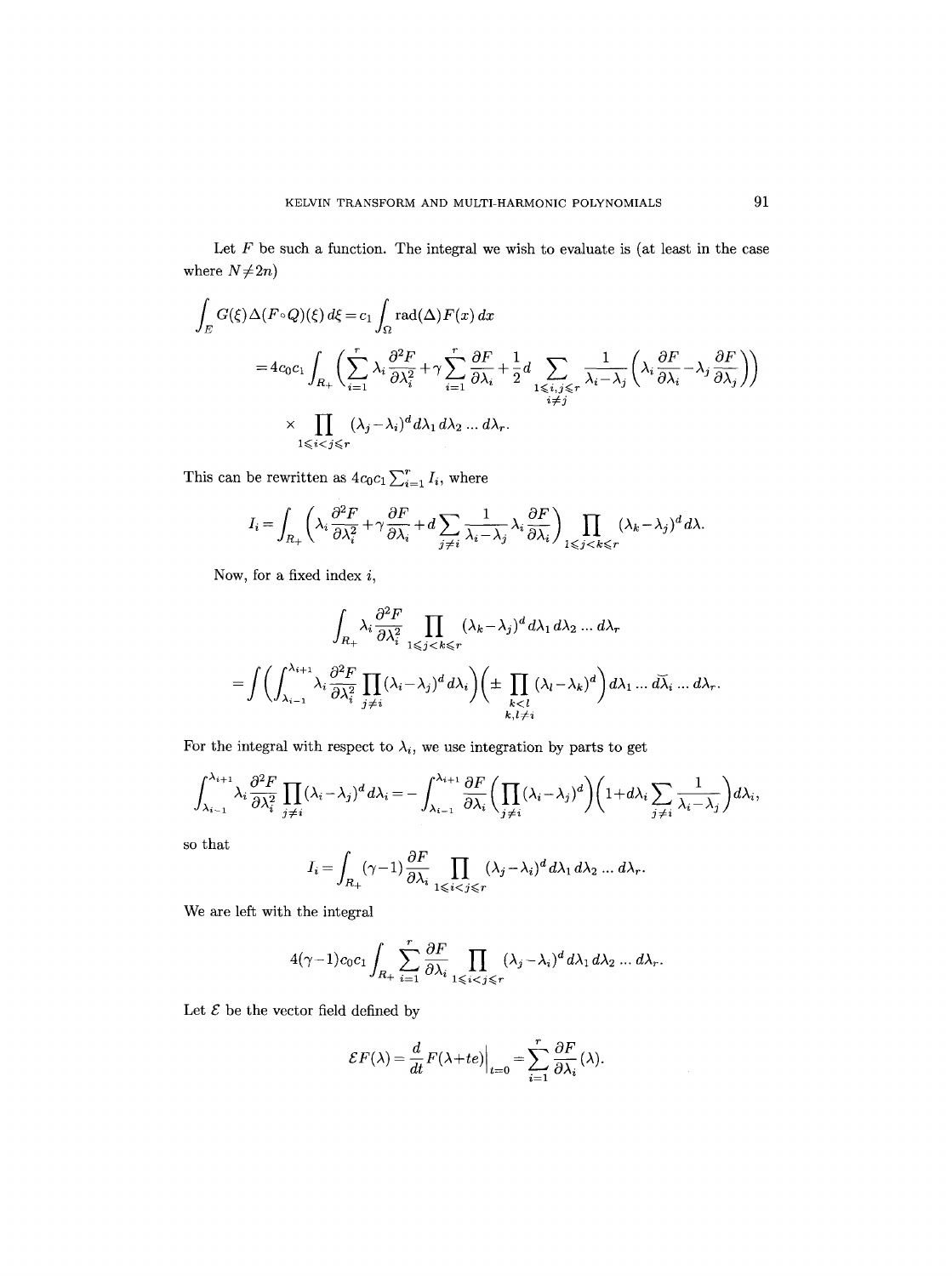Observe that  $\mathcal{E}(\prod_{1 \leq i < j \leq r}(\lambda_j-\lambda_i)^d)=0$ , so that by an integration by parts there remains only the contribution of the boundary of the domain of integration. The boundary consists of several pieces, a typical one being

$$
\{0<\lambda_1<\ldots<\lambda_i=\lambda_{i+1}<\ldots<\lambda_r\}.
$$

But the density  $\prod_{1 \leq i < j \leq r} (\lambda_j - \lambda_i)^d$  vanishes on this piece of the boundary. Hence, the only remaining piece of the boundary which contributes to the integral is the domain  ${0 = \lambda_1 < \lambda_2 < ... < \lambda_r} = R_+^0$ , for which the contribution is easily computed to be

$$
-4(\gamma-1)c_0c_1\int_{R_+^0}F(0,\lambda^0)\prod_{2\leqslant j}\lambda_j^d\prod_{2\leqslant i
$$

This finishes the proof of the theorem, at least in the case where  $N \neq 2n$ . If  $N=2n$ , the proof follows exactly the same pattern. Details are left to the reader.

The previous computation has a consequence that will be needed later.

PROPOSITION 6. *Assume that*  $N \ge 2n$ . *Then S is a polar set.* 

Recall that a set  $A \subset E$  is said to be *polar* if every point of A has an open connected neighborhood U such that there is a subharmonic function u, not identically equal to  $-\infty$ , but equal to  $-\infty$  on  $A \cap U$  (see [Do] or [Ho, p. 203]). But Theorem 2 implies that the Laplacian of  $-G$  (as a distribution) is a positive measure (this is where the assumption  $N \ge 2n$  is needed), and hence  $-G$  is subharmonic. But the set where  $-G$  takes the value  $-\infty$  is exactly S, so that S is polar as stated.

### **4. The Kelvin transform**

Before defining the Kelvin transform and developing some applications, we first need to recall some definitions and properties of multi-harmonic functions. We use this terminology rather than pluriharmonic used in [KV], or Stiefel harmonic used in [Ge] and [C1].

An open set  $\mathcal O$  of E is said to be  $\phi$ -invariant if  $\mathcal O$  is invariant under all the diffeomorphisms  $(\phi(x))_{x\in V^{\times}}$ . In practice, O will always be E or E'. A smooth function f defined on such a  $\phi$ -invariant open set O is said to be *multi-harmonic* if, for each  $x \in V^{\times}$ , the function  $f \circ \phi(x)$  is a harmonic function on O in the ordinary sense. There are several equivalent characterizations of multi-harmonic functions (see [C1]).

We also need to recall the notion of  $\phi$ -homogeneity (we slightly modify the usual definition for our purposes). A function f defined on an open  $\phi$ -invariant set  $\mathcal O$  is said to be  $\phi$ -homogeneous of degree m (m an integer) if

$$
f(\phi(x)\xi) = (\det x)^m f(\xi), \quad \text{for all } x \in V^\times, \xi \in \mathcal{O}.
$$
 (7)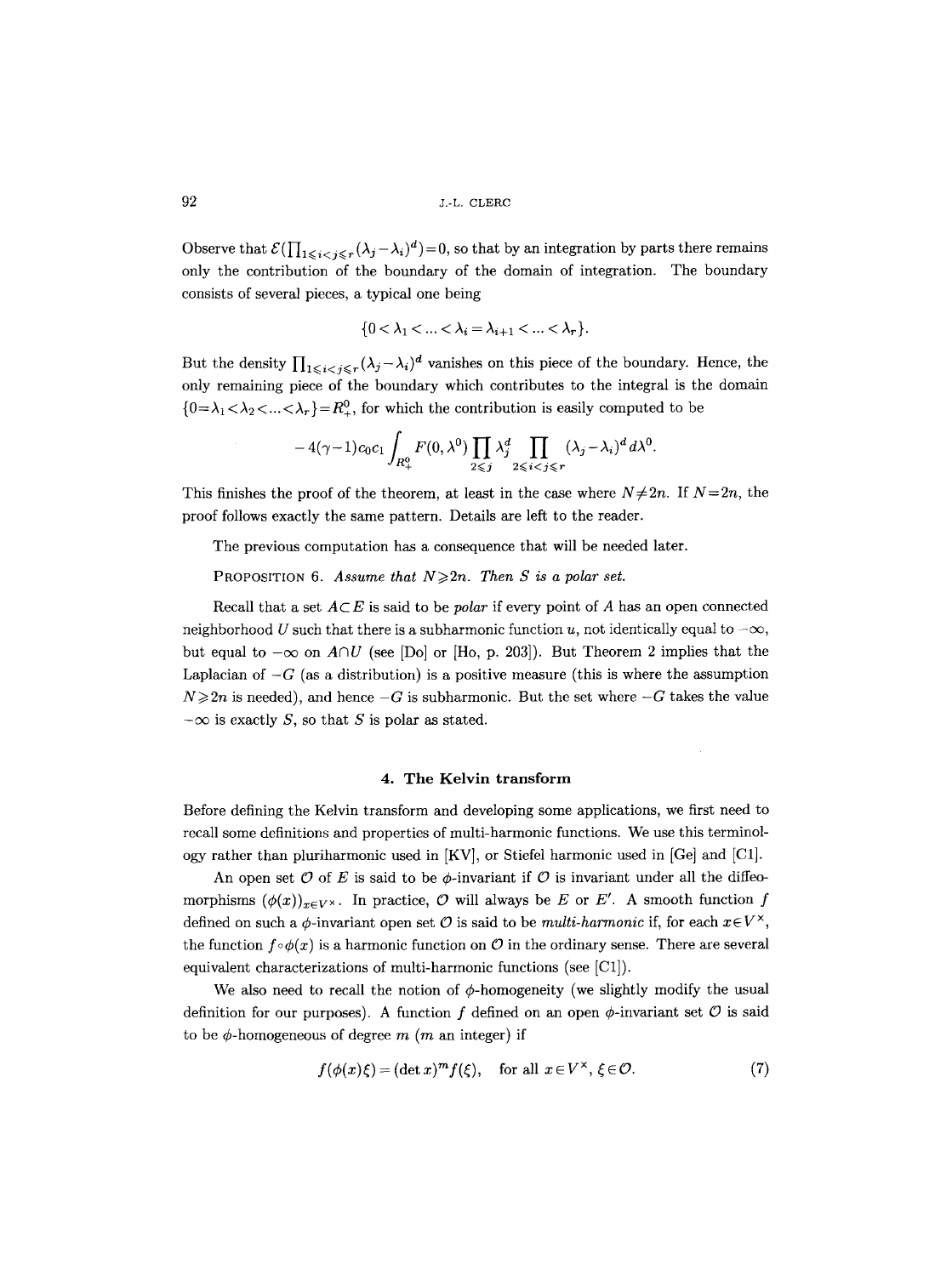Clearly, a function which is  $\phi$ -homogeneous (of some degree) is multi-harmonic if and only if it is harmonic.

The *inversion*  $\iota$  is the transform defined on  $E'$  by the formula

$$
\iota(\xi) = \phi(Q(\xi)^{-1})\xi. \tag{8}
$$

By (2),

$$
Q(\iota(\xi)) = P(Q(\xi)^{-1})Q(\xi) = Q(\xi)^{-1},
$$

so that  $\iota(\iota(\xi))=\phi(Q(\xi))(\phi(Q(\xi)^{-1})\xi)=\xi$ . Hence  $\iota$  is an involutive diffeomorphism of E'. The inversion satisfies another important property, namely,

$$
\iota(\phi(x)\xi) = \phi(x)^{-1}\iota(\xi), \quad \text{for all } x \in V^{\times}, \xi \in E'. \tag{9}
$$

The *Kelvin transform* of a function  $f$  defined on  $E'$  is given by

$$
Kf(\xi) = \det Q(\xi)^{\nu_0} f(\iota(\xi)).\tag{10}
$$

THEOREM 3. Let  $f$  be a smooth function on  $E'$  which is  $\phi$ -homogeneous of degree  $m$ and multi-harmonic. Then  $Kf$  is  $\phi$ -homogeneous of degree  $2\nu_0-m$  and multi-harmonic  $\emph{on } E'.$ 

*Proof.* Thanks to the  $\phi$ -homogeneity,

$$
Kf(\xi) = \det Q(\xi)^{\nu_0 - m} f(\xi).
$$

This shows that  $Kf$  is  $\phi$ -homogeneous of the right degree (use (9)). So, it is enough to prove that  $\Delta K f = 0$  on *E'*.

We need to recall some elementary facts and prove a few lemmas. First recall the formula for the Laplacian of a product of two arbitrary (smooth) functions  $u$  and  $v$  on an open subset of E:

$$
\Delta(uv) = v\Delta u + 2\langle \nabla u, \nabla v \rangle + u\Delta v. \tag{11}
$$

Next, introduce for convenience the following notation: for any complex number  $\nu$ , denote by  $P_{\nu}$  the function on E' defined by

$$
P_{\nu}(\xi) = \det Q(\xi)^{\nu}.
$$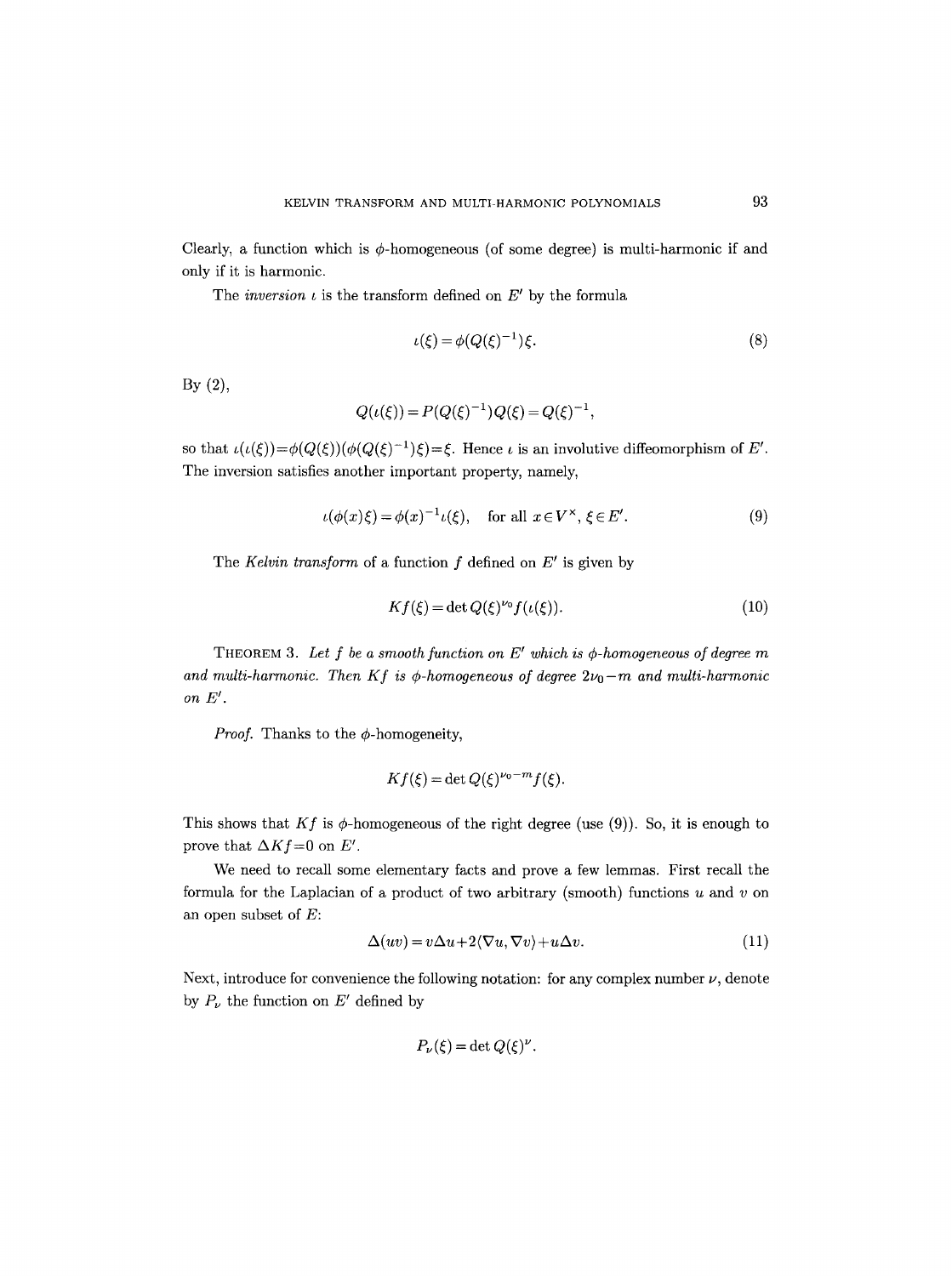LEMMA 4. For all  $\xi \in E'$ ,

$$
\nabla(\log \det \circ Q)(\xi) = 2\iota(\xi),\tag{12}
$$

$$
\nabla P_{\nu}(\xi) = 2\nu P_{\nu}(\xi)\iota(\xi). \tag{13}
$$

As  $(13)$  is an immediate consequence of  $(12)$ , we prove  $(12)$ . Using notation from §3,

$$
\frac{\partial}{\partial \xi_{\alpha}} \det Q(\xi) = \sum_{j=1}^{n} \frac{\partial \det}{\partial a_{j}} (Q(\xi)) \frac{\partial q_{j}}{\partial \xi_{\alpha}}.
$$

Next,

$$
\frac{\partial q_j}{\partial \xi_{\alpha}} = 2 \langle \phi(a_j) \xi, \xi_{\alpha} \rangle \quad \text{ and } \quad \frac{\partial \det}{\partial a_j}(x) = \det x(x^{-1}, a_j).
$$

Hence

$$
\det Q(\xi)^{-1} \frac{\partial}{\partial \xi_{\alpha}} \det Q(\xi) = 2 \sum_{j=1}^{n} (Q(\xi)^{-1}, a_j) \langle \phi(a_j) \xi, \xi_{\alpha} \rangle
$$
  
=  $2 \left\langle \phi \left( \sum_{j=1}^{n} (Q(\xi)^{-1}, a_j) a_j \right) \xi, \xi_{\alpha} \right\rangle = 2 \langle \phi(Q(\xi)^{-1} \xi, \xi_{\alpha}),$ 

and the lemma follows.

LEMMA 5. *Let v be any real number. Then* 

$$
\Delta P_{\nu}(\xi) = 4\nu(\nu - \nu_0) P_{\nu}(\xi) (Q(\xi)^{-1}, e). \tag{14}
$$

This is an easy computation using Proposition 4.

LEMMA 6. Let  $f$  be a smooth function defined on a  $\phi$ -invariant open set  $\mathcal{O}, \phi$ *homogeneous of degree m. Then, for any*  $x \in V^{\times}$  *and any*  $\xi \in \mathcal{O}$ *,* 

$$
\langle \phi(x)\xi, \nabla f(\xi) \rangle = m \operatorname{tr} x f(\xi). \tag{15}
$$

From the homogeneity property, we get for any small real number  $t$ ,

$$
f(\phi(e+tx)\xi) = \det(e+tx)^m f(\xi).
$$

Now differentiate both sides with respect to  $t$ , and use the fact that

$$
\det(e+tx) = 1 + t \operatorname{tr} x + O(t^2) \quad \text{as } t \to 0
$$

to get the result.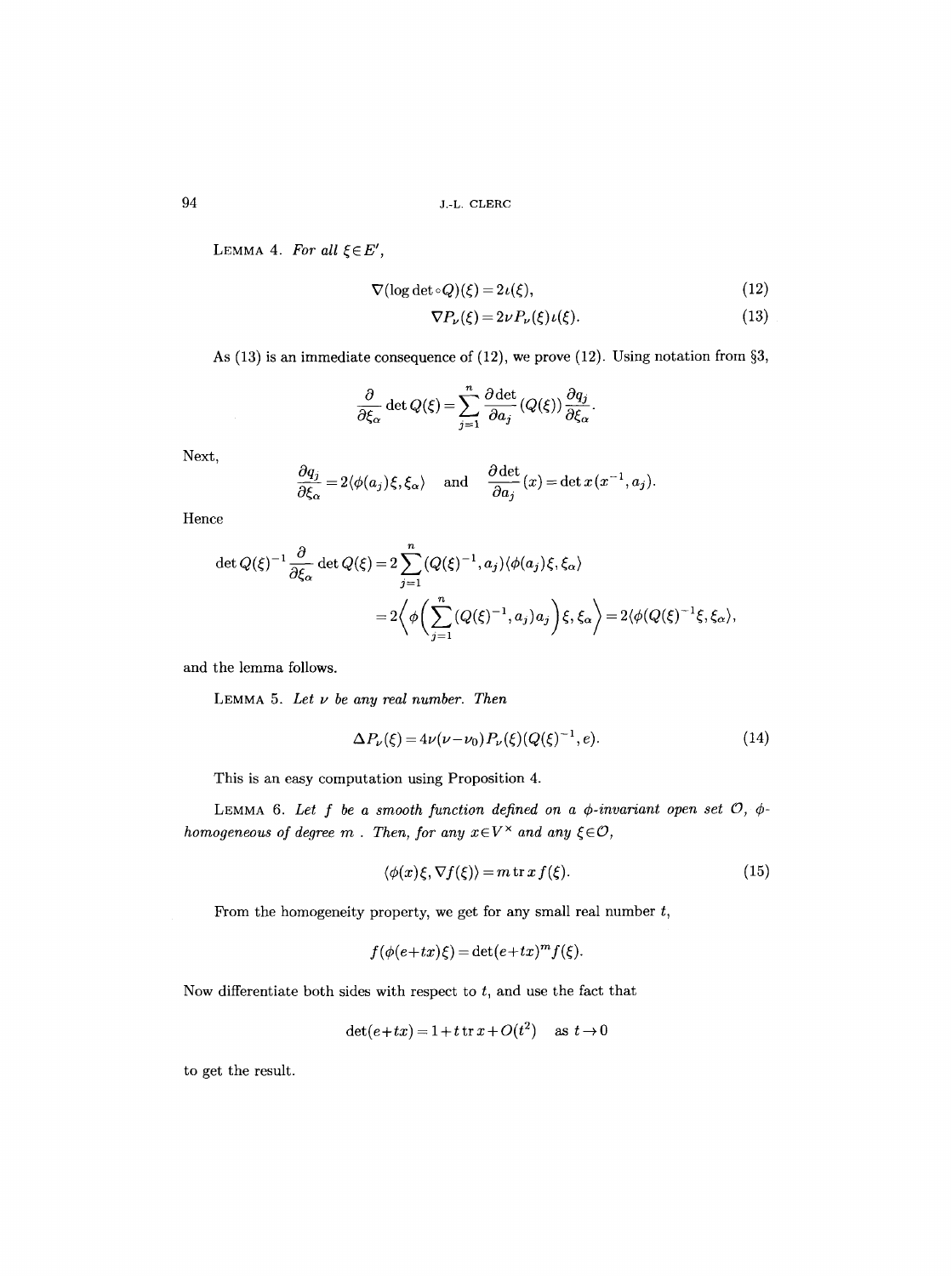We are now ready to complete the proof of Theorem 3. Let  $g=Kf$  so that  $g(\xi)=$  $P_{\nu_0-m}(\xi)f(\xi)$ . Then, thanks to (11),

$$
\Delta g = (\Delta P_{\nu_0 - m}) f + 2 \langle \nabla P_{\nu_0 - m}, \nabla f \rangle,
$$

which by (13) and (14) gives

$$
\Delta g(\xi) = 4(\nu_0 - m)(\nu_0 - m - \nu_0) P_{\nu_0 - m}(\xi) (Q(\xi)^{-1}, e) f(\xi)
$$
  
+4(\nu\_0 - m) P\_{\nu\_0 - m}(\xi) \langle \iota(\xi), (\nabla f)(\xi) \rangle.

Now use (15) with  $x=Q(\xi)^{-1}$  to get  $\langle \iota(\xi), (\nabla f)(\xi) \rangle = m \operatorname{tr} Q(\xi)^{-1} f(\xi)$ . Putting all things together gives  $\Delta g=0$ , which finishes the proof of Theorem 3.

## 5. Multi-harmonic φ-homogeneous polynomials

One of the classical applications of the Kelvin transform is the generation of harmonic polynomials from the Green kernel (see [CH]). We imitate the process, but have to use more refined analytic arguments instead of algebraic computations ([Ko] may also be quoted as a source of inspiration for our results).

If  $p$  is any polynomial on  $E$ , associate the constant-coefficient differential operator  $\partial(p)$  on E characterized by

$$
\partial(p)e^{\langle \xi, \cdot \rangle} = p(\xi)e^{\langle \xi, \cdot \rangle}, \text{ for all } \xi \in E.
$$

THEOREM 3. Assume that  $N>2n$ . Let m be a nonnegative integer, and let p be a  $polynomial$  on  $E$ ,  $\phi$ -homogeneous of degree m. Then

$$
K(\partial(p)G),
$$

*originally defined on E', extends to E as a polynomial, is*  $\phi$ *-homogeneous of degree m, and is multi-harmonic.* 

*In case N=2n, the same result is true, provided m>1.* 

Let us assume first that  $N> 2n$ . For the homogeneity, observe that if f and g are  $\phi$ -homogeneous of degree k and l respectively, then *fg* is  $\phi$ -homogeneous of degree  $k+l$ . If p is a  $\phi$ -homogeneous polynomial of degree m then  $\partial(p)f$  is  $\phi$ -homogeneous of degree  $k-m$ , as is easily checked. Hence the homogeneity of  $K(\partial(p)G)$  (at least in E') is clear. As  $\Delta$  commutes with  $\partial(p)$ , it is clear that  $\partial(p)G$  is harmonic in E'. By Theorem 3,  $K(\partial(p)G)$  is harmonic on E'. The last easy observation is that as a consequence of the homogeneity, the function  $g=K(\partial(p)G)$  remains locally bounded near any point of S.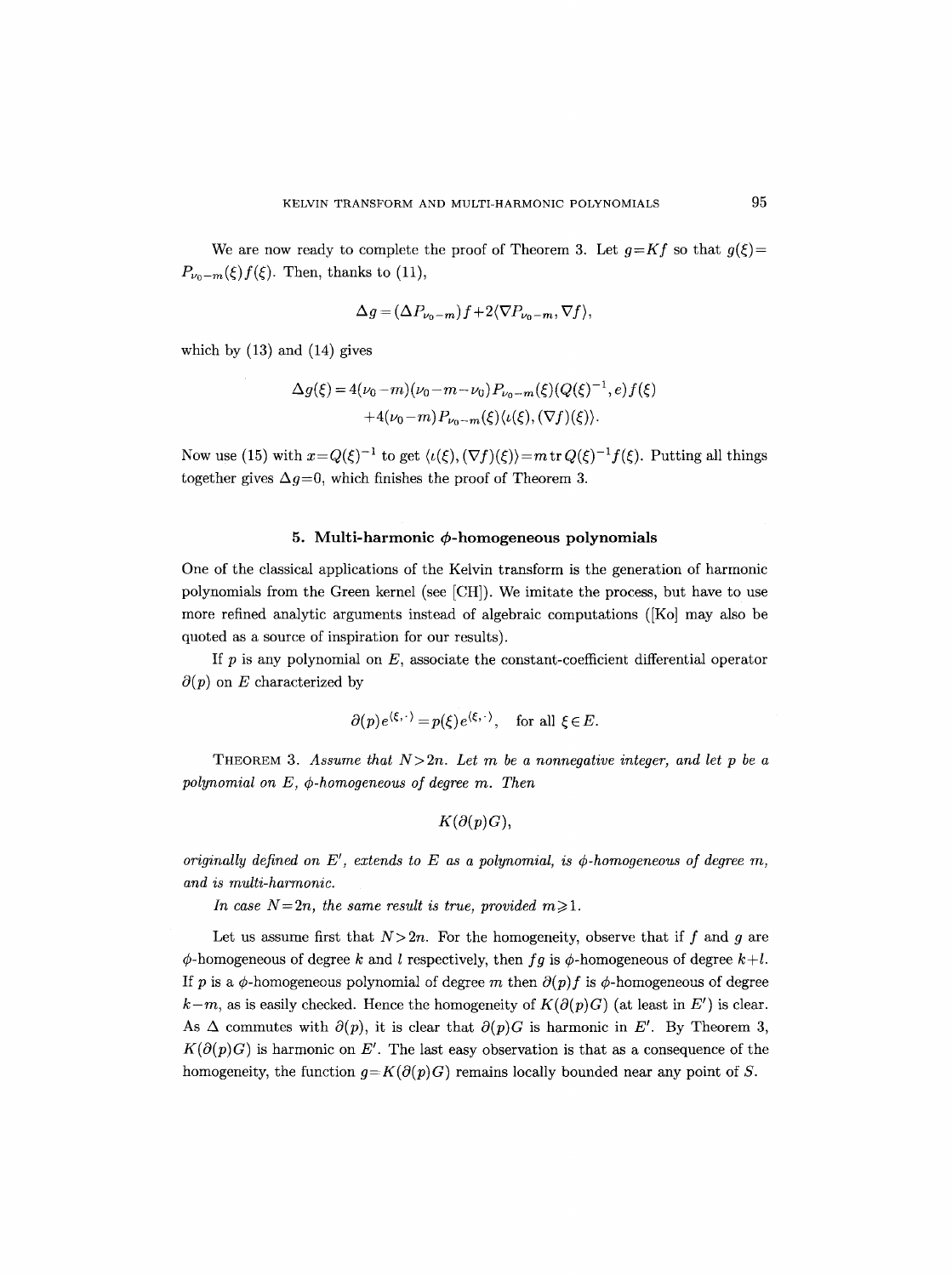By Proposition  $6, S$  is a polar set. Any harmonic function on the complement of a polar set which is locally bounded near any point of the polar set can be continued (uniquely) as a harmonic function on the whole space (see [Do] or  $[H_0]$ ). Still denote by g this extension. As g is harmonic, g is an analytic function on E. The  $\phi$ -homogeneity of g implies homogeneity of degree *mr* in the ordinary sense. By considering the Taylor development of  $q$  at the origin, we may conclude that  $q$  is indeed a polynomial. This finishes the proof of the theorem, for the case  $N>2n$ .

For the remaining case, we observe that the Green function in this case is *quasihomogeneous* of degree 0, in the sense that for any  $x \in V^{\times}$ ,

$$
G(\phi(x)\xi) = G(\xi) + 2\log \det x, \text{ for all } \xi \in E',
$$

which is a consequence of the formula  $\det(P(x)y) = \det x^2 \det y$ . Now if p is a  $\phi$ -homogeneous polynomial of degree  $m \geq 1$ , then  $\partial(p)G$  is still  $\phi$ -homogeneous of degree  $-m$ , and the rest of the proof is the same.

Denote by M the map that associates to any  $\phi$ -homogeneous polynomial p the extension to E of  $K(\partial(p)G)$ . The map M produces many multi-harmonic  $\phi$ -homogeneous polynomials. In fact, under appropriate assumptions it generates all multi-harmonic  $\phi$ homogeneous polynomials. To state the result, we need some more notation and some preliminary results.

Let  $P = \mathcal{P}(E)$  denote the space of all polynomials (with complex coefficients) on E. There is a standard inner product on P called the *Fischer inner product,* defined by

$$
(r,s)_F = \partial(r)\bar{s}(0). \tag{16}
$$

With the help of the Fischer inner product, it is possible to reinterpret the notion of multi-harmonic polynomial. We already introduced the polynomials  $q_j$  for  $1 \leq j \leq n$  as defined by

$$
q_j(\xi) = \langle \phi(a_j)\xi, \xi \rangle = (a_j, Q(\xi)).
$$

Let  $\mathcal{J}=\mathcal{J}(E)$  be the ideal in  $\mathcal{P}$  generated by the  $q_j$ ,  $1\leq j\leq n$ . Then the space  $\mathcal{H}=\mathcal{H}(E)$ is the orthogonal space of  $\mathcal J$  in  $\mathcal P$  (see [C1]).

Denote by  $\mathcal{P}^{\text{det}}$  the space generated by the  $\phi$ -homogeneous polynomials of any degree, and let  $\mathcal{H}^{\text{det}}$  (resp.  $\mathcal{J}^{\text{det}}$ ) be the intersection of  $\mathcal{P}^{\text{det}}$  with  $\mathcal{H}$  (resp.  $\mathcal{J}$ ). For  $x \in V^{\times}$ , the map  $p \mapsto p \circ \phi(x)$  maps  $\mathcal H$  into itself. As it is self-adjoint for the Fischer inner product, it maps also  $\mathcal J$  into itself. It obviously maps  $\mathcal P^{\rm det}$  into itself, and hence  $\mathcal H^{\rm det}$  (resp.  $\mathcal J^{\rm det}$ ) into itself. We clearly have

$$
\mathcal{P}^{\det} = \mathcal{H}^{\det} \oplus \mathcal{J}^{\det} \tag{17}
$$

(orthogonal direct sum).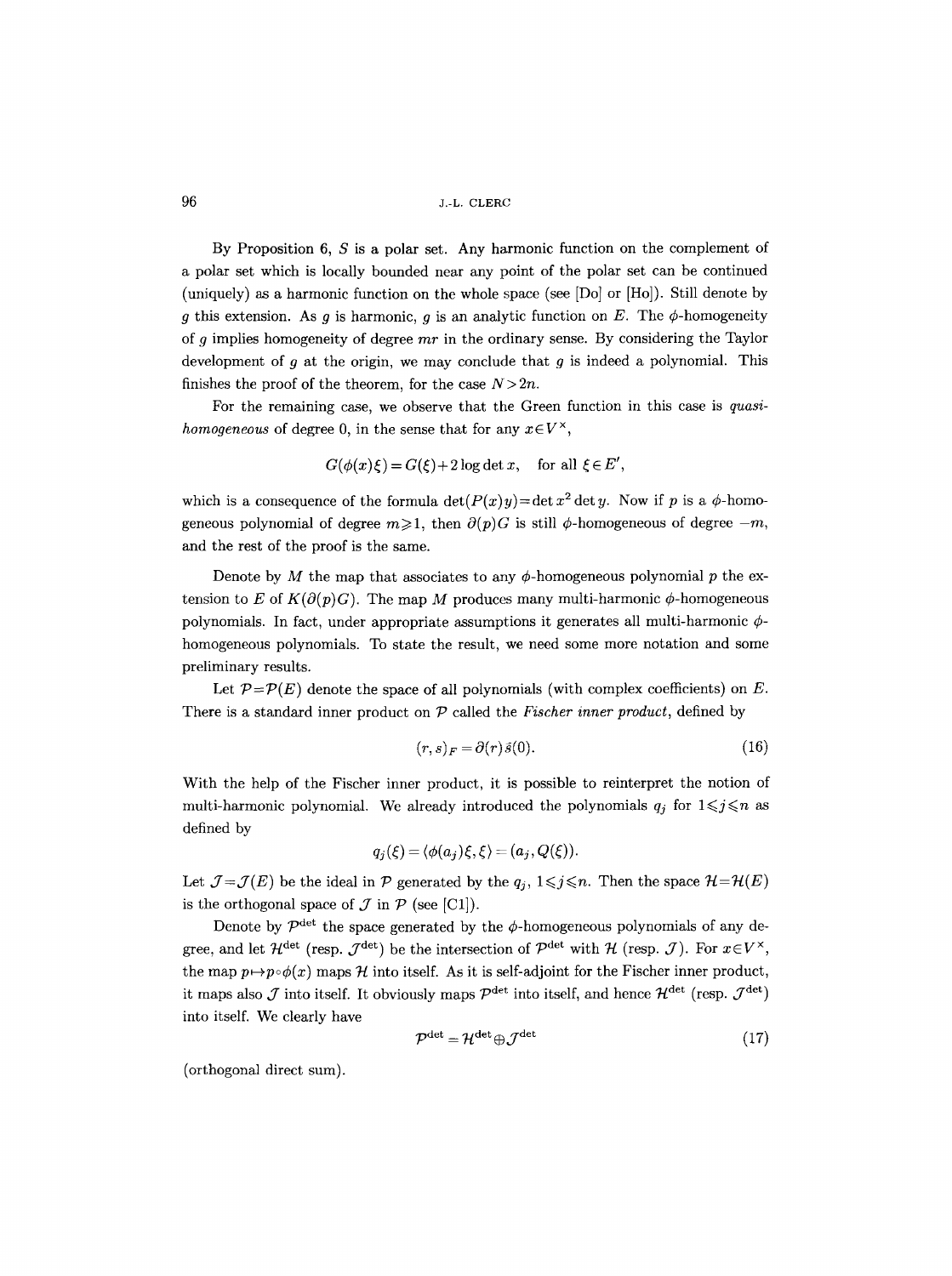We also need an assumption already considered in  $[C1]$ . Denote by  $V_C$  the complexified Jordan algebra of V, and extend the inner product on V as a C-bilinear form on  $V<sub>C</sub>$ . Similarly let  $E_C$  be the complexified space of E, and extend the inner product on E to a C-bilinear form on  $E_C$ . The map H has a C-bilinear extension to  $E_C \times E_C$ , still denoted by  $H$ , and, with the same convention, the map  $Q$  is now regarded as a  $C$ -quadratic map from  $E_{\rm C}$  into  $V_{\rm C}$ . Consider the algebraic set

$$
\mathcal{N} = \{ \xi \in E_{\mathbf{C}} : Q(\xi) = 0 \}.
$$

An element  $\xi$  in  $E_{\mathbf{C}}$  is said to be *regular* if the differential of Q at  $\xi$  is surjective, which is tantamount to the fact that the map  $\eta \mapsto H(\xi, \eta)$  is surjective. Then our assumption, denoted by (H), is:

There exists a regular element in 
$$
\mathcal{N}
$$
.  $(H)$ 

As a consequence, the set  $\mathcal{N}'$  of all regular elements in  $\mathcal N$  is dense in  $\mathcal N$ .

Now we can state our main result.

THEOREM 4. *Assume that the representation*  $\phi$  *satisfies the condition* (H) *and that*  $N > 4n-2r$ . Then the map M is a surjective map from  $\mathcal{P}^{\text{det}}$  onto  $\mathcal{H}^{\text{det}}$ .

We need several lemmas before attacking the proof of Theorem 4.

LEMMA 7. Let  $p \in \mathcal{P}$  be  $\phi$ -homogeneous of degree k, and let f be a smooth function *defined on some open subset of V. Let*  $\zeta \in E_C$ . Then

$$
\partial(p)f(H(\cdot,\zeta))=p(\zeta)(\partial(\det^k)f)(H(\cdot,\zeta)).
$$

In fact, let  $A: E_{\mathbf{C}} \to V_{\mathbf{C}}$  be a linear map. Then  $\partial(p)(f \circ A) = (\partial(\pi)f) \circ A$ , where  $\pi =$  $p \circ A^t$ . Apply this to the operator A defined by  $A \xi = H(\xi, \zeta)$ . Then, for  $x \in V$ ,  $A^t x = \phi(x) \zeta$ , and so  $\pi(x) = p(\phi(x)\zeta) = (\det x)^k p(\zeta)$ , and the claim follows.

LEMMA 8. Let  $k$  be any positive integer, and  $\nu$  a complex number. Then

$$
\partial(\det^k)\det^{\nu} = b(\nu)b(\nu - 1)\dots b(\nu - k + 1)\det^{\nu - k}
$$
\n(18)

*with*  $b(\lambda) = \lambda(\lambda + \frac{1}{2}d) \dots (\lambda + \frac{1}{2}d(r-1)).$ 

This is an obvious extension of the Bernstein identity for the polynomial det  $x$  (see [FK, Proposition VII.1.4]).

COROLLARY. *Assume condition* (H) *to be satisfied. Suppose also that*  $N>4n-2r$ . *Let kcN. Then* 

$$
\partial(\det^k)\det^{\nu_0}\not\equiv 0.
$$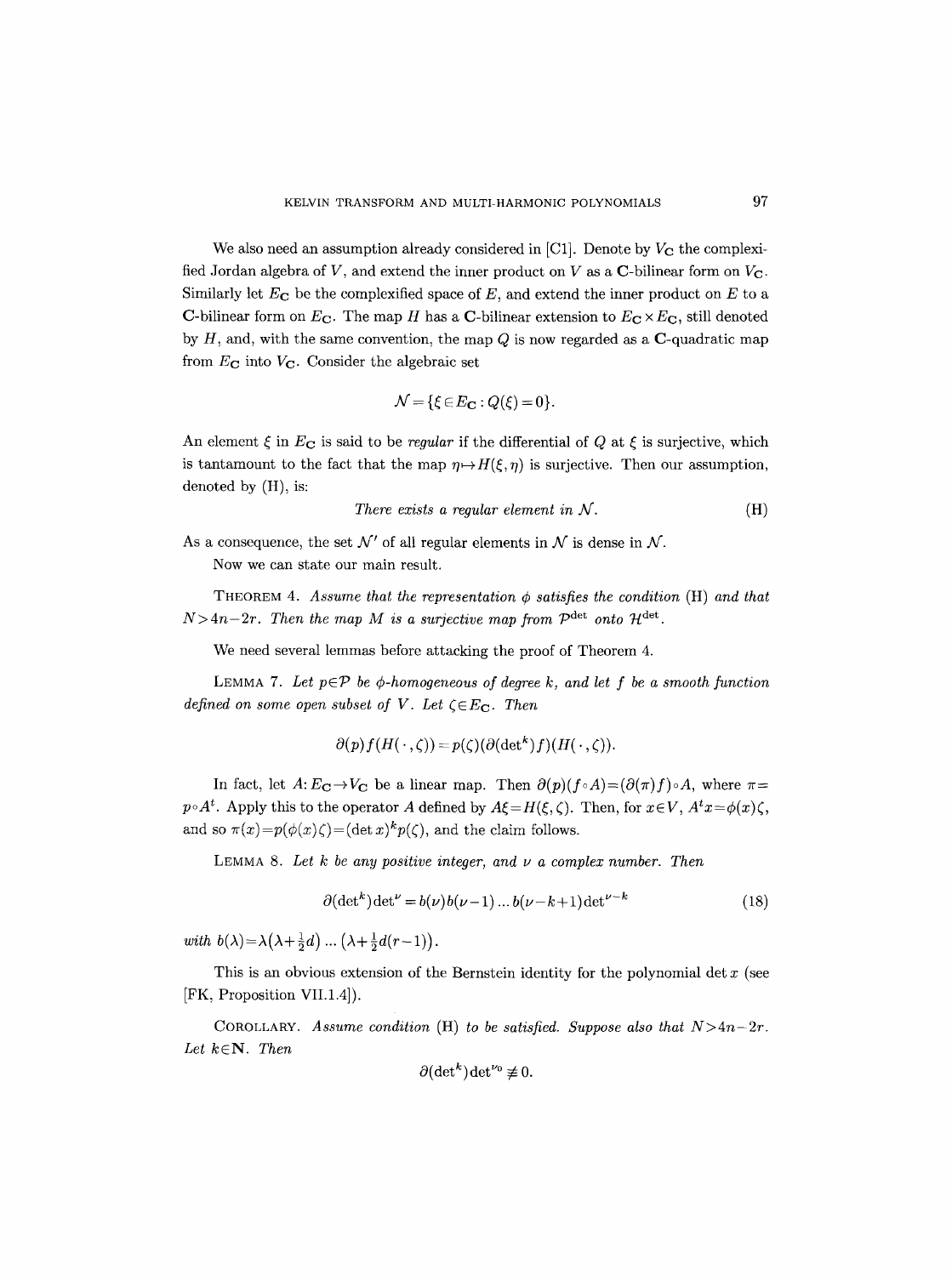Recall that  $\nu_0 = n/r - N/2r$ , so that

$$
b(\nu_0) = \left(\frac{n}{r} - \frac{N}{2r}\right) \dots \left(\frac{n}{r} - \frac{N}{2r} + \frac{1}{2}d(r-1)\right).
$$

The last factor in the product is equal to  $(4n-N-2r)/2r$ . Hence our condition implies that this factor (as well as the other factors) is  $\lt 0$ . Thus  $b(\nu_0)\neq 0$ , and more generally,  $b(\nu_0-k)\neq 0$  for any k.

PROPOSITION 7. Assume that (H) is satisfied and that  $N>4n-2r$ . Let  $p\in\mathcal{P}^{\text{det}}$  be such that  $\partial(p)G=0$  on E'. Then p vanishes on N.

Let  $p \in \mathcal{P}^{\text{det}}$  be such that  $\partial(p)G=0$ . More precisely, assume that p is  $\phi$ -homogeneous of degree k. The function G has an extension to the set  $E'_{\mathbf{C}}$ , at least locally, because one might have to choose a determination of the square root of det  $Q(\xi)$  in case  $\nu_0$  is half an integer. The operator  $\partial(p)$  commutes with translations and is homogeneous (in the ordinary sense). Hence, for any  $t>0$  and any  $\zeta \in E_{\mathbf{C}}$ , the function  $G(t\xi+\zeta)$  satisfies

$$
\partial(p)(G(t\cdot+\zeta))=0
$$

where defined. If  $\zeta \in \mathcal{N}$ , then  $Q(t\xi + \zeta) = t^2 Q(\xi) + 2t H(\xi, \zeta)$ . If moreover  $\zeta \in \mathcal{N}'$ , the map  $\xi \mapsto H(\xi, \zeta)$  is surjective, so that det  $H(\xi, \zeta) \neq 0$  on a dense open set  $\Omega_{\zeta}$  of E. Let t tend to 0. Then, on  $\Omega_{\zeta}$ ,  $t^{-r\nu_0}G(t\xi+\zeta)$  tends to  $\det(2H(\xi,\zeta))^{\nu_0}$ , uniformly on any compact subset of  $\Omega_{\zeta}$ , and the same is true for any partial derivative. So, on  $\Omega_{\zeta}$ ,

$$
\partial(p)(\det H(\cdot,\zeta))^{\nu_0}=0.\tag{19}
$$

From Lemma 7 and the corollary to Lemma 8, we see that  $p(\zeta)=0$ . But  $\zeta$  was arbitrary in  $\mathcal{N}'$ , so p vanishes on  $\mathcal{N}'$  and hence on  $\mathcal N$  by continuity.

Now we are ready for the proof of Theorem 4.

Let us first determine the kernel of the map M. If p belongs to  $\mathcal{J}^{\text{det}}$ , then  $\partial(p)G=0$ , and hence  $Mp=0$ . Conversely, let  $p \in \mathcal{P}^{\text{det}}$  and assume that it belongs to the kernel of the map M. Then  $\partial(p)G=0$ . By Proposition 7, p vanishes on N. But an important result of [C1] is, under the assumption (H), the equivalence (valid for *any* polynomial p on  $E$ ):

$$
p \text{ vanishes on } \mathcal{N} \iff p \in \mathcal{J}.
$$

Hence the kernel of the map M is exactly  $\mathcal{J}^{\text{det}}$ . So the map M induces an injective map from  $\mathcal{P}^{\text{det}}$  mod  $\mathcal{J}^{\text{det}}$  into  $\mathcal{H}^{\text{det}}$ . But  $\mathcal{P}^{\text{det}}$  mod  $\mathcal{J}^{\text{det}} \simeq \mathcal{H}^{\text{det}}$ , and the map M preserves the degree of  $\phi$ -homogeneity. Hence by a dimension count we get the surjectivity of M.